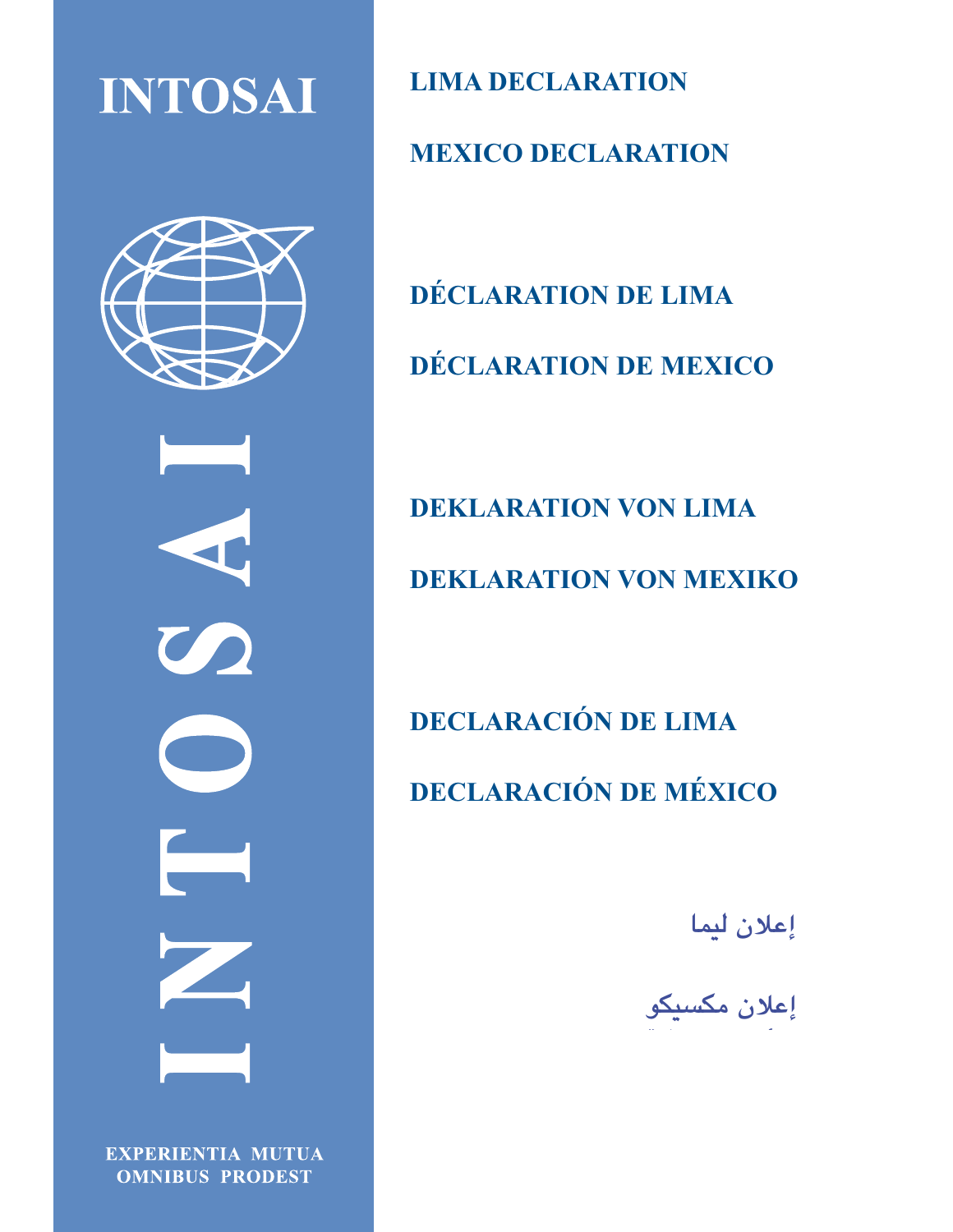INTOSAI General Secretariat c/o Austrian Court of Audit Dampfschiffstraße 2 A-1031 VIENNA AUSTRIA

Tel.:  $++43$  (1) 711 71-0 • Fax:  $++43$  (1) 718 09 69 intosai@rechnungshof.gv.at http://www.intosai.org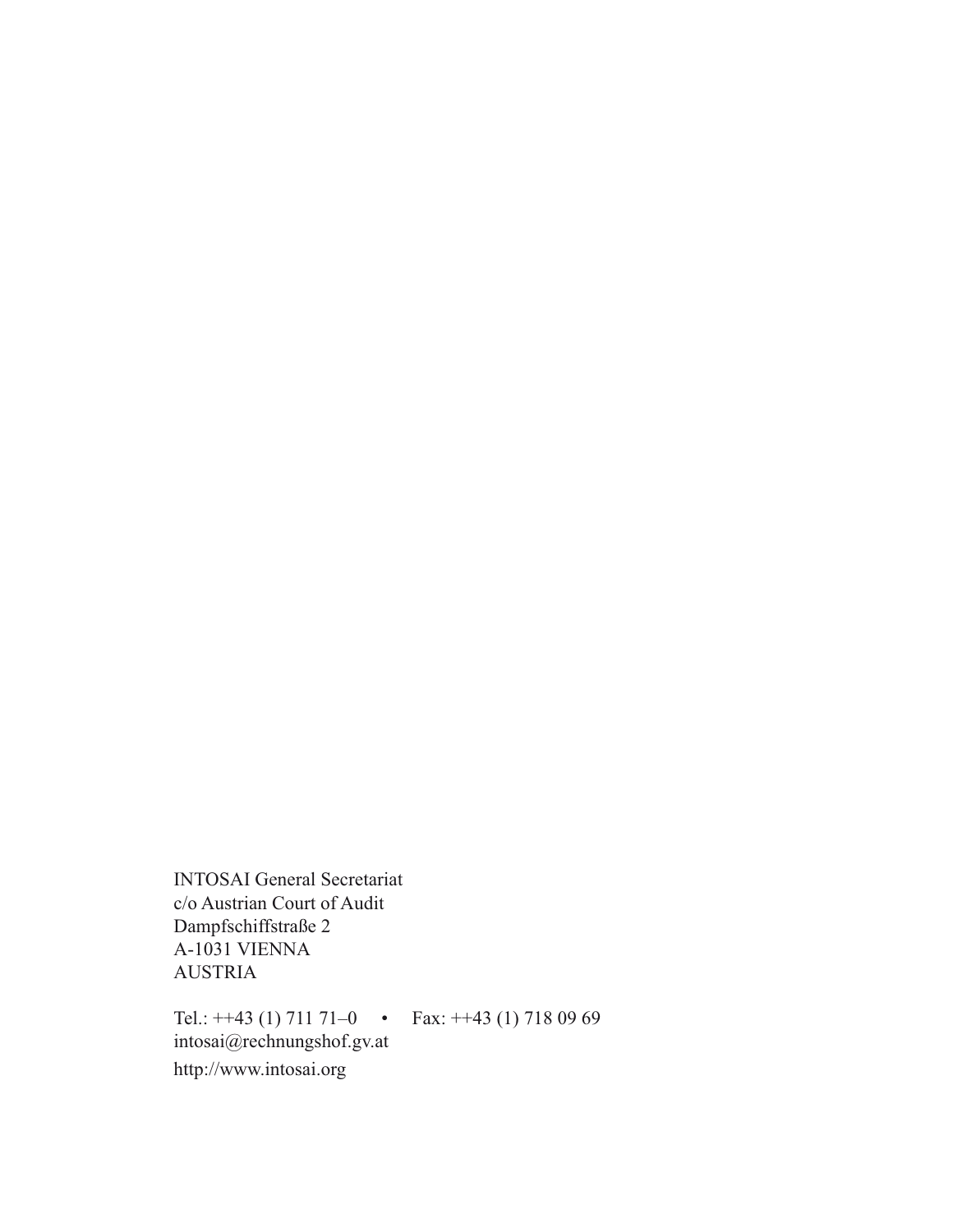

**Example 15 International Organisation of<br>Supreme Audit Institutions (INTOSAI)** 

# **LIMA DECLARATION OF GUIDELINES ON AUDITING PRECEPTS**

# **MEXICO DECLARATION ON SAI INDEPENDENCE**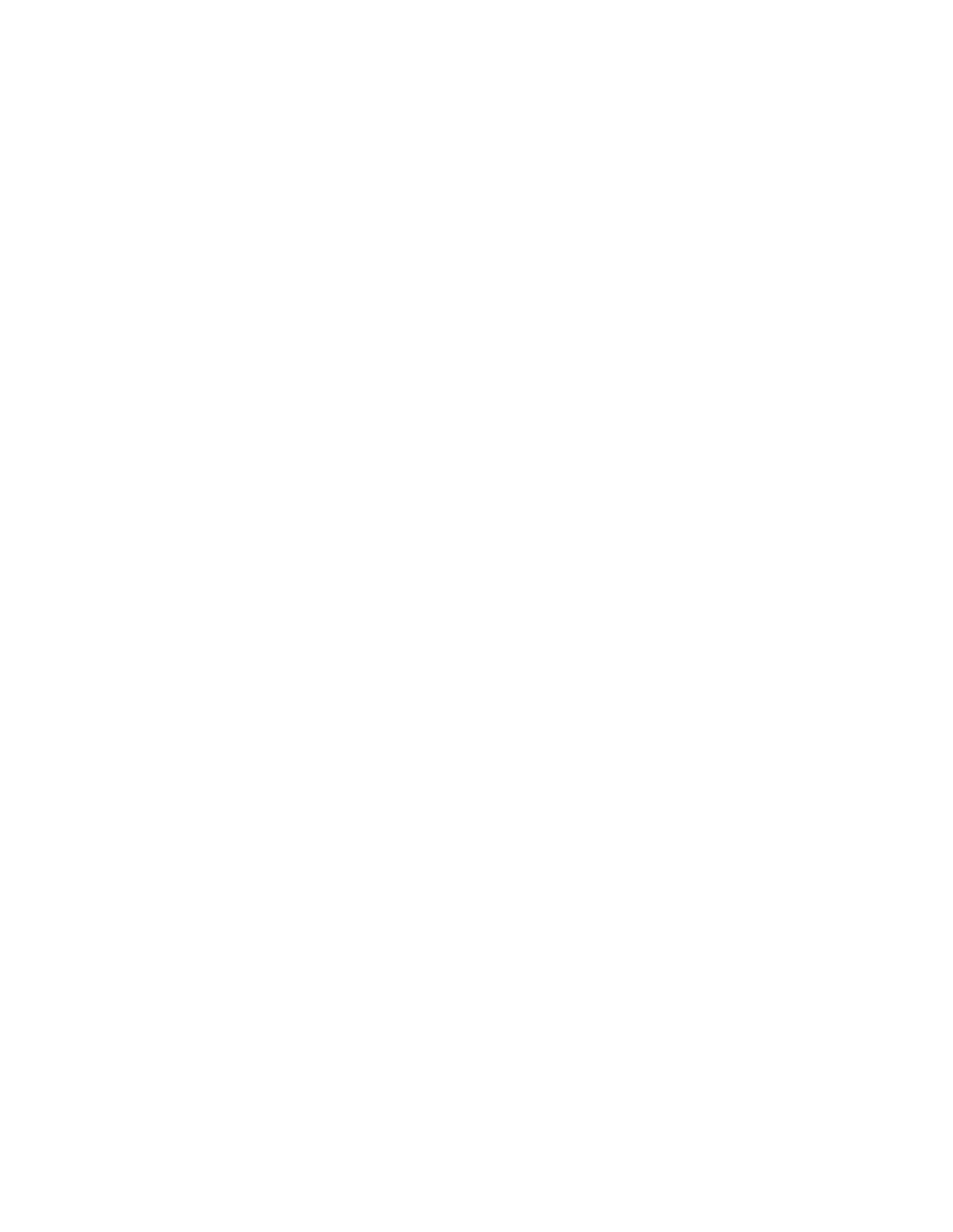

## **TABLE OF CONTENTS**

|                                                               | Foreword by the Secretary General                                                                                                                                                   | $I-1$  |
|---------------------------------------------------------------|-------------------------------------------------------------------------------------------------------------------------------------------------------------------------------------|--------|
|                                                               | Foreword by the Chairman of the INTOSAI Governing Board                                                                                                                             | $I-3$  |
|                                                               | Foreword by the Chair of the INTOSAI Subcommittee<br>on the Independence of Supreme Audit Institutions                                                                              | $I-5$  |
| LIMA DECLARATION OF GUIDELINES ON AUDITING<br><b>PRECEPTS</b> |                                                                                                                                                                                     | $I-9$  |
|                                                               | Preamble                                                                                                                                                                            | $I-9$  |
| I.                                                            | General                                                                                                                                                                             | $I-10$ |
| Π.                                                            | Independence                                                                                                                                                                        | $I-12$ |
| III.                                                          | Relationship to Parliament, government and the administration                                                                                                                       | $I-13$ |
| IV.                                                           | Powers of Supreme Audit Institutions                                                                                                                                                | $I-14$ |
| V.                                                            | Audit methods, audit staff, international exchange of experiences $I-15$                                                                                                            |        |
| VI.                                                           | Reporting                                                                                                                                                                           | $I-17$ |
| VII.                                                          | Audit powers of Supreme Audit Institutions                                                                                                                                          | $I-18$ |
|                                                               | <b>MEXICO DECLARATION ON SAI INDEPENDENCE</b>                                                                                                                                       | $I-23$ |
|                                                               | Preamble                                                                                                                                                                            | $I-23$ |
|                                                               | General                                                                                                                                                                             | $I-24$ |
|                                                               | Principle 1<br>The existence of an appropriate and effective constitutional/<br>statutory/legal framework and of de facto application provisions<br>of this framework               | $I-24$ |
|                                                               | Principle 2<br>The independence of SAI heads and members<br>(of collegial institutions), including security of<br>tenure and legal immunity in the normal discharge of their duties | $I-24$ |
|                                                               |                                                                                                                                                                                     |        |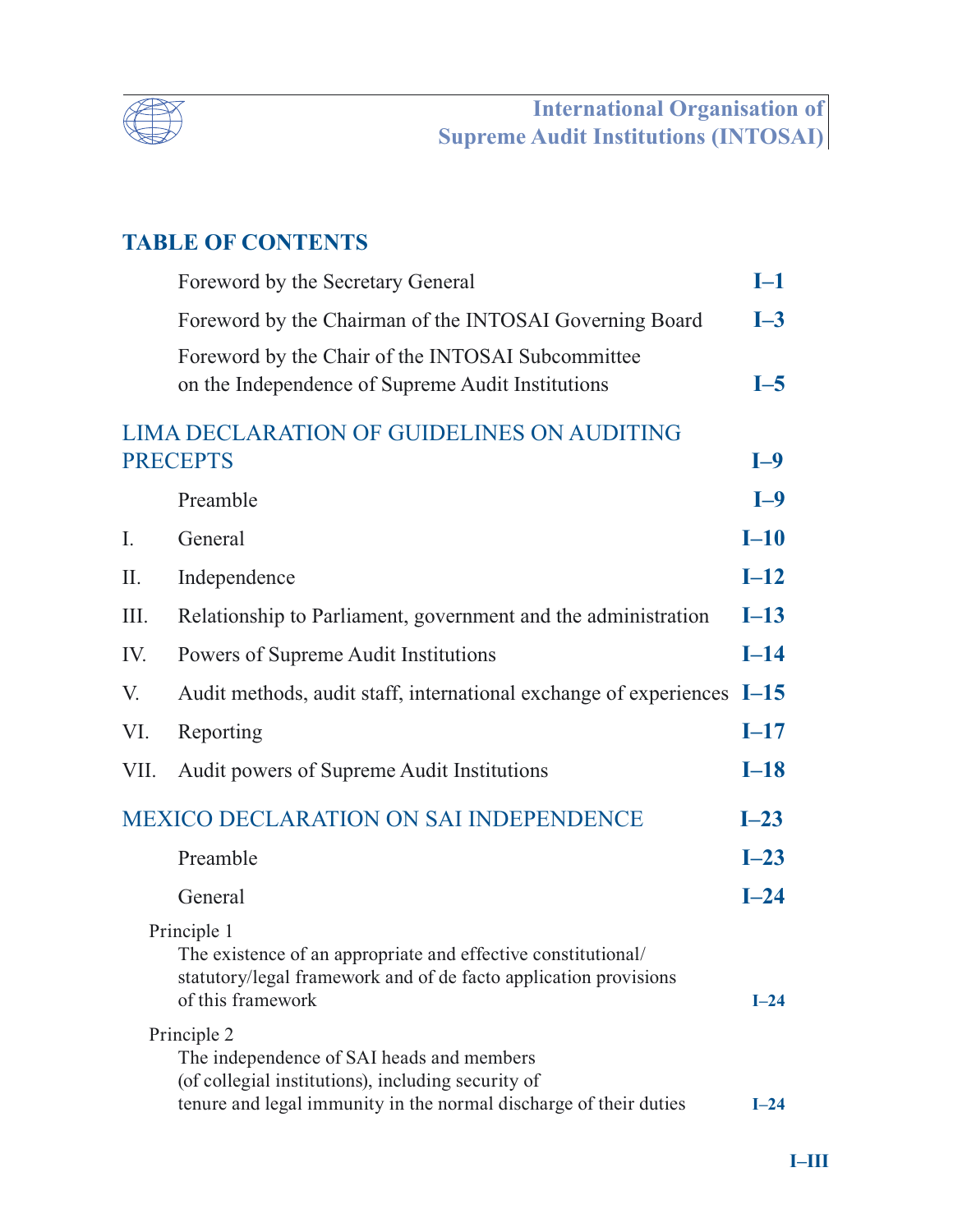## **Table of contents**



| Principle 3<br>A sufficiently broad mandate and full discretion,<br>in the discharge of SAI functions                                             | $I-25$ |
|---------------------------------------------------------------------------------------------------------------------------------------------------|--------|
| Principle 4<br>Unrestricted access to information                                                                                                 | $L-26$ |
| Principle 5<br>The right and obligation to report on their work                                                                                   | $I-26$ |
| Principle 6<br>The freedom to decide the content and timing<br>of audit reports and to publish and disseminate them                               | $L-26$ |
| Principle 7<br>The existence of effective follow-up mechanisms<br>on SAI recommendations                                                          | $I-27$ |
| Principle 8<br>Financial and managerial/administrative autonomy<br>and the availability of appropriate human, material,<br>and monetary resources | L27    |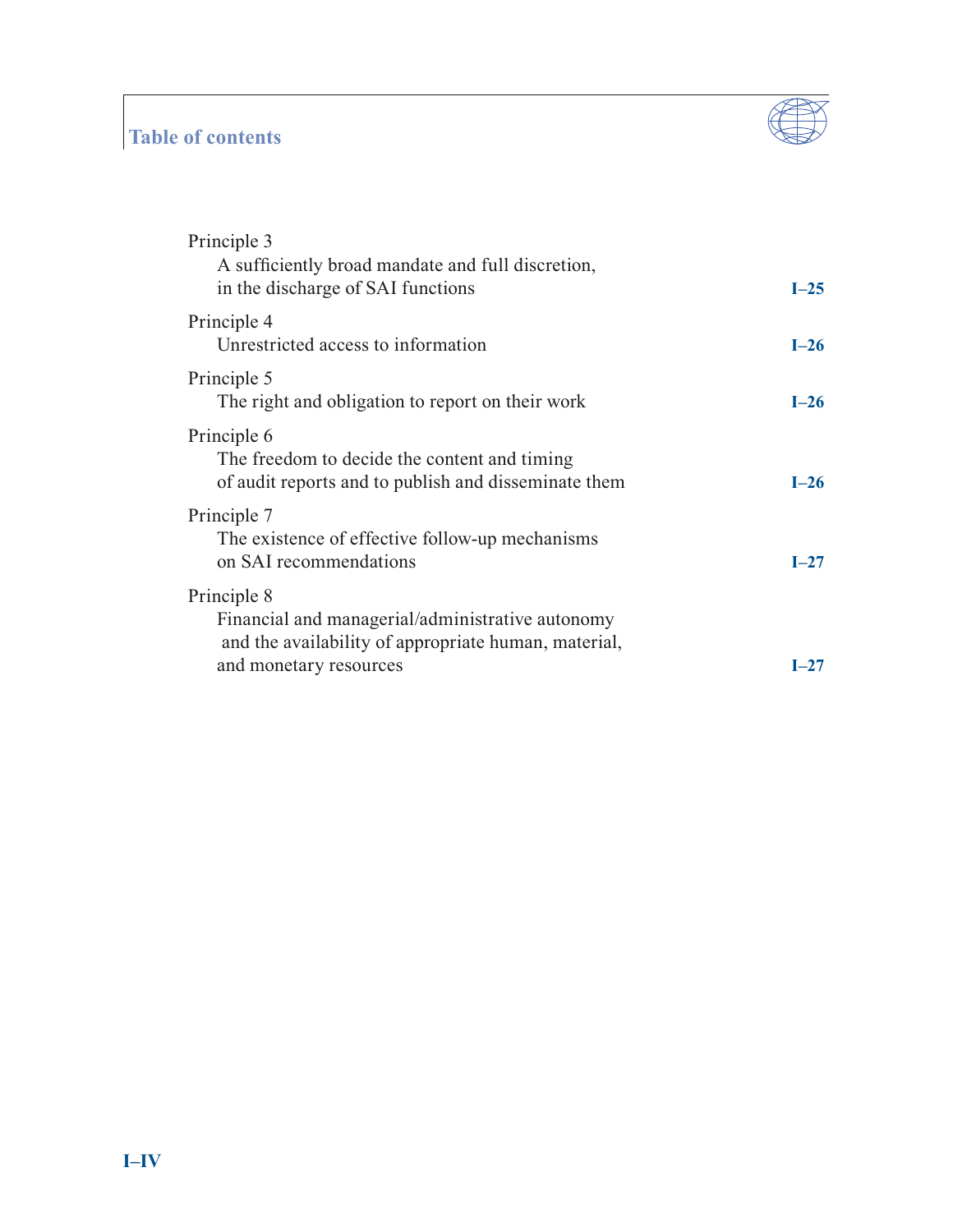

## **International Organisation of Supreme Audit Institutions (INTOSAI)**

## **Foreword by the Secretary General**

The principal task of Supreme Audit Institutions (SAIs) is to examine whether public funds are spent economically, efficiently and effectively in compliance with existing rules and regulations. Thereby they promote Good Governance and contribute significantly to the fulfilment of international objectives including the United Nations Millennium Development Goals.



To perform their task well Supreme Audit Institutions need to be independent from the

agencies they audit and they must be protected against any form of outside influence. It is also crucial that their audit methods are based on current scientific and technical knowledge and that their auditors have the necessary professional qualifications and moral integrity.

Only an independent external government audit function – in conjunction with professional staff and methodologies – can guarantee an unbiased, reliable and objective reporting of audit findings. The independence of Supreme Audit Institutions is therefore of primary importance for the transparency of public administration. It furthermore safeguards and sustains the efficiency of the control functions of Parliaments, thereby strengthening public trust in government institutions.

The central aim of the International Organisation of Supreme Audit Institutions (INTOSAI) is to reinforce the independence and professionalism of external government auditing on a sustainable basis. In 1977, the "Lima Declaration" determined the principle of independence of government auditing in methodological and professional terms. In the "Mexico Declaration" 30 years later, the XIX Congress of INTOSAI (2007, Mexico) defined these requirements in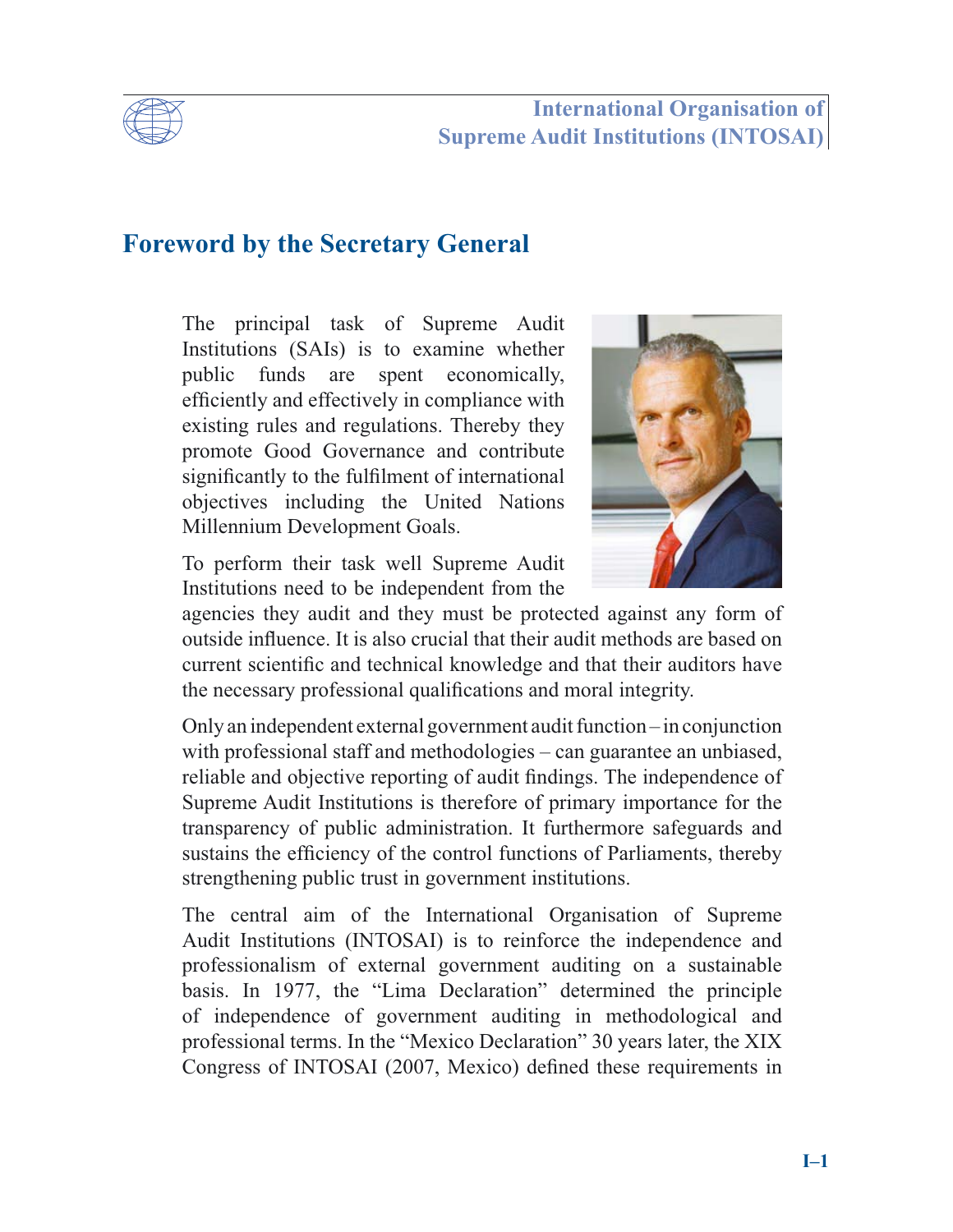#### **Foreword**



more concrete terms and identified eight pillars for the independence of external government auditing.

The present publication brings together for the first time these two fundamentaI INTOSAI Declarations in one booklet. It gives an overview of essential conditions for the effective work of external government auditing and offers guidance and practical advice for competent decision makers in legislatures and Supreme Audit Institutions on how best properly to organise it.

Dr. Josef Moser

President of the Austrian Court of Audit and Secretary General of INTOSAI

October 2009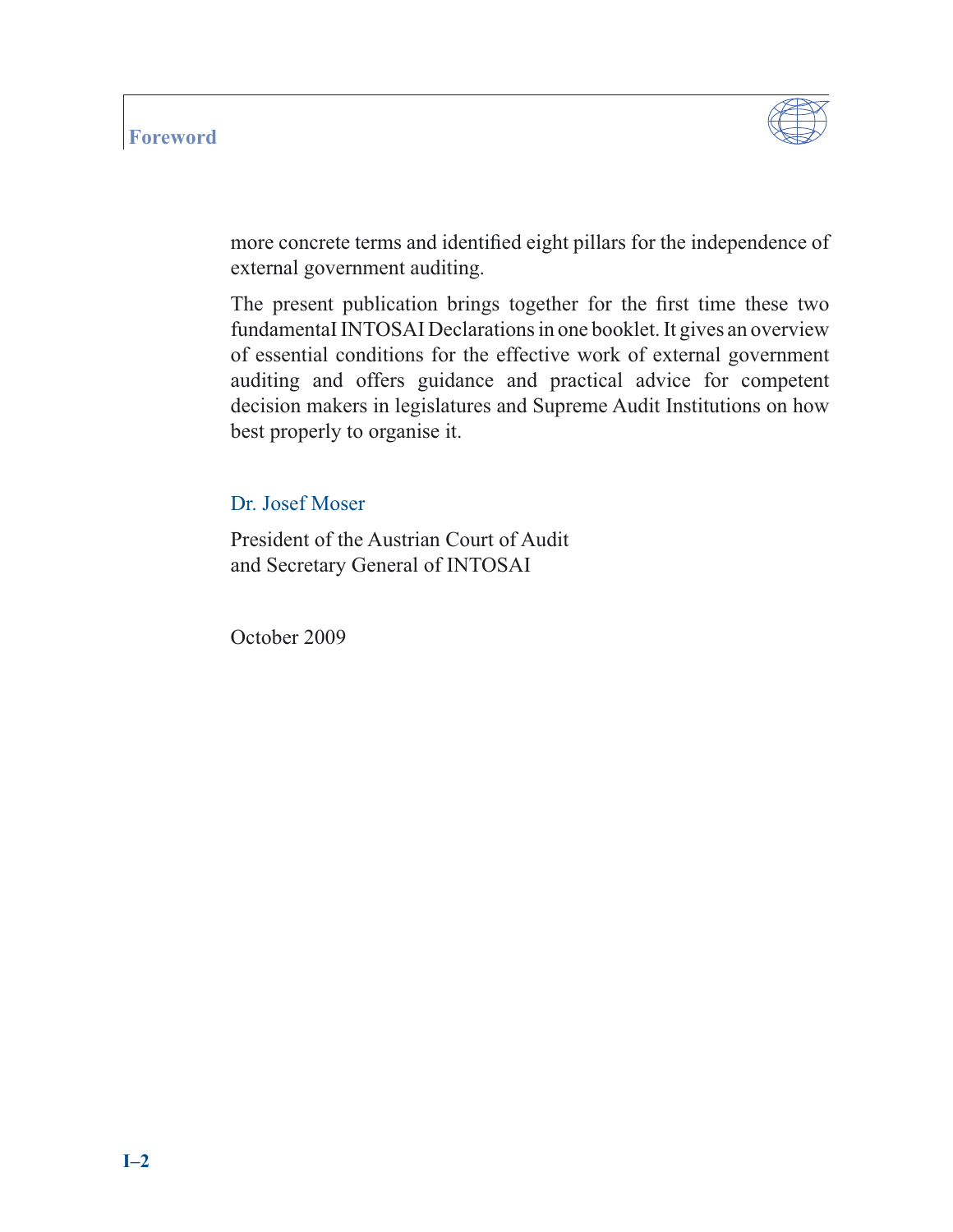

**International Organisation of Supreme Audit Institutions (INTOSAI)**

## **Foreword by the Chairman of the INTOSAI Governing Board**

One of the main priorities of Supreme Audit Institutions (SAIs) is to enjoy the necessary autonomy and independence in order to secure the financial, material and human resources that are required for the efficient performance of their duties in accordance with the legal provisions governing their mandate.

The freedom of SAIs to carry out their audit tasks without barriers, whether political, administrative, financial or legal, as well



as the free access by the public to their results, ensure the objectivity of their findings, their credibility and the transparency of all processes, and make possible that those findings are reflected in preventive or remedial actions aimed at improving government.

The Declaration on SAI Independence, known as the "Mexico Declaration", was adopted at the XIX Congress of the International Organization of Supreme Audit Institutions (INTOSAI), meeting in Mexico City, and represents the most authentic expression of this search for autonomy with respect to any existing entity or element of power wishing to alter the course of this all-important task. In this way, the international auditing community represented in INTOSAI highlights its position on the matter and establishes the fundamental principles under which the SAIs are able to ensure the proper conduct of their activities.

The eight principles enshrined in the Mexico Declaration address aspects of legal certainty, transparency, information management, follow-up mechanisms and availability of resources that allow SAIs to carry out the work that society has entrusted to them, and it is their foremost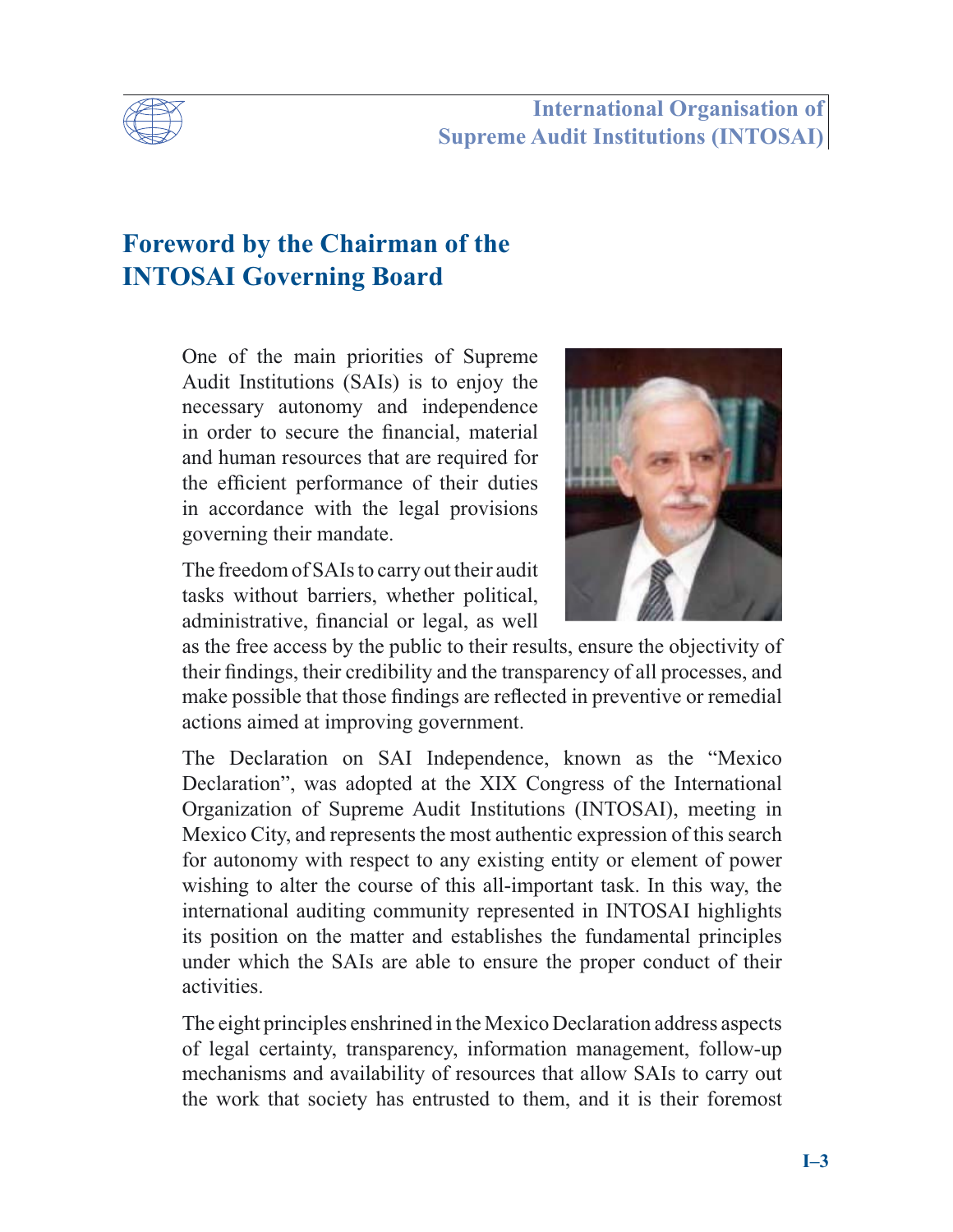#### **Foreword**



duty to devote all their efforts to the benefit of society. A commitment to serve, an unimpeachable ethical behaviour, adequate expertise and technical capabilities and appropriate administrative and legal tools are all imperative for the fulfilment of their mandate. This is the reason why INTOSAI decided to establish the basic principles that its members should follow in order to achieve real autonomy and independence in the performance of their duties.

We should always bear in mind the social element of our work, to which we are committed and that does credit to us all. In a true democracy there is one overriding principle: the people are in command, their agents obey, are accountable and submit to a higher control. We at INTOSAI are convinced of the role that SAIs play as a mirror and conscience of society, to which they are duty-bound and have the privilege to serve.

#### C.P.C. Arturo González de Aragón

Auditor General of Mexico and Chairman of the INTOSAI Governing Board

October 2009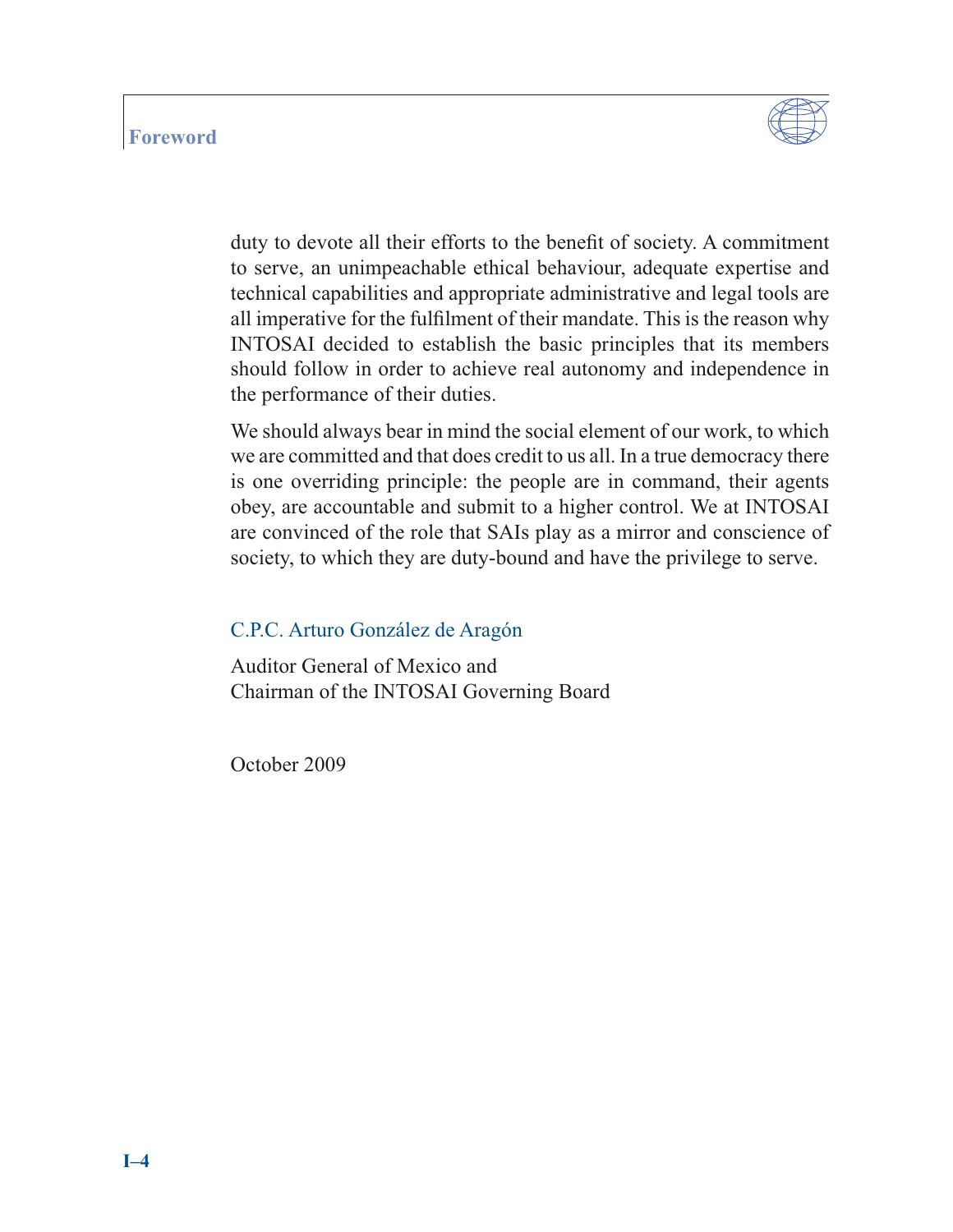

## **Foreword by the Chair of the INTOSAI Subcommittee on the Independence of Supreme Audit Institutions**

Members of legislative assemblies are responsible for holding governments accountable for their actions. The role of Supreme Audit Institutions (SAIs) is to provide them with independent, fact-based, and reliable information, and assurance to help them fulfill this responsibility. With our reports and testimonies, we assist legislative assemblies in their work related to the authorization and oversight of government spending and operations.



Maintaining our objectivity and independence from the organizations we audit is critical to the credibility of our reports. This independence can be protected through various safeguards, including the following:

- **•** the existence of an appropriate and effective legal framework that spells out the extent of SAI independence;
- **•** a broad legislative mandate and full discretion in the discharge of SAI functions;
- the independence of SAI heads and members including security of tenure and legal immunity in the normal discharge of their duties;
- **•** unrestricted access to information;
- the right and obligation to report on the government's work;
- the freedom to decide on the content and timing of audit reports and the right to publish and disseminate them;
- the existence of a follow-up mechanism for recommendations; and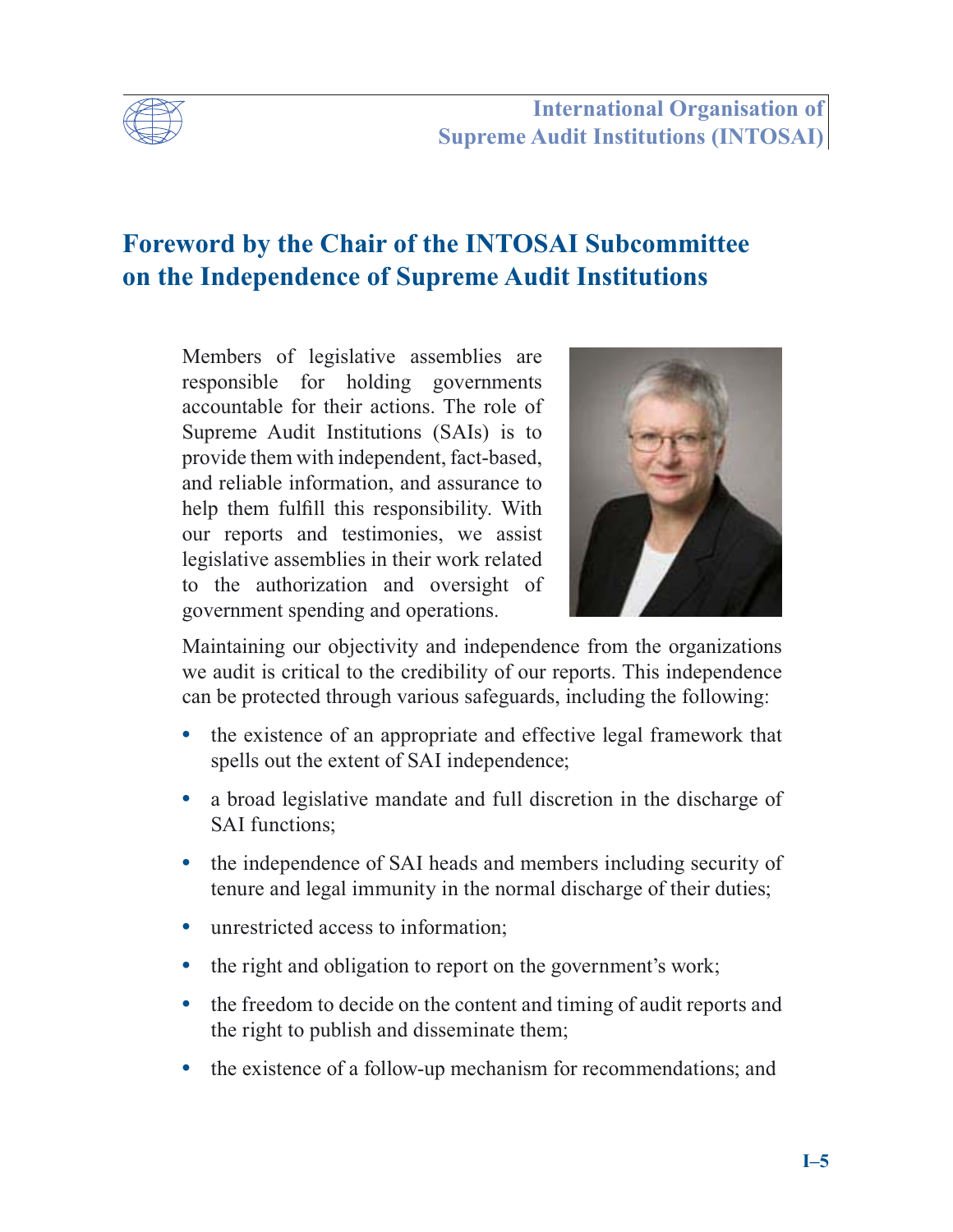

• financial and administrative autonomy and the availability of appropriate human, material, and monetary resources.

These safeguards are the essence of the eight guiding principles of SAI independence as stated in the Mexico Declaration on SAI Independence.

I was honoured to chair the INTOSAI Subcommittee on the Independence of Supreme Audit Institutions. Members of the Subcommittee included the supreme audit institutions of Austria, Antigua and Barbuda, Cameroon, Egypt, Portugal, Saudi Arabia, Sweden, Tonga, and Uruguay.

In November 2007, the Subcommittee delivered its final report to the XIX Congress of INTOSAI in Mexico. The report included the Mexico Declaration on SAI Independence, the INTOSAI Guidelines and Good Practices Related to SAI Independence, and case studies illustrating SAI independence. The reports were approved by the INTOSAI Congress and were issued as International Standards of Supreme Audit Institutions (ISSAI) 10 and 11.

I trust that these documents will assist SAIs in strengthening their independence and thereby, assist their legislatures in meeting the increasing public demand for oversight and accountability.

## Sheila Fraser, FCA

Auditor General of Canada and Chair of the INTOSAI Subcommittee on the Independence of SAIs

October 2009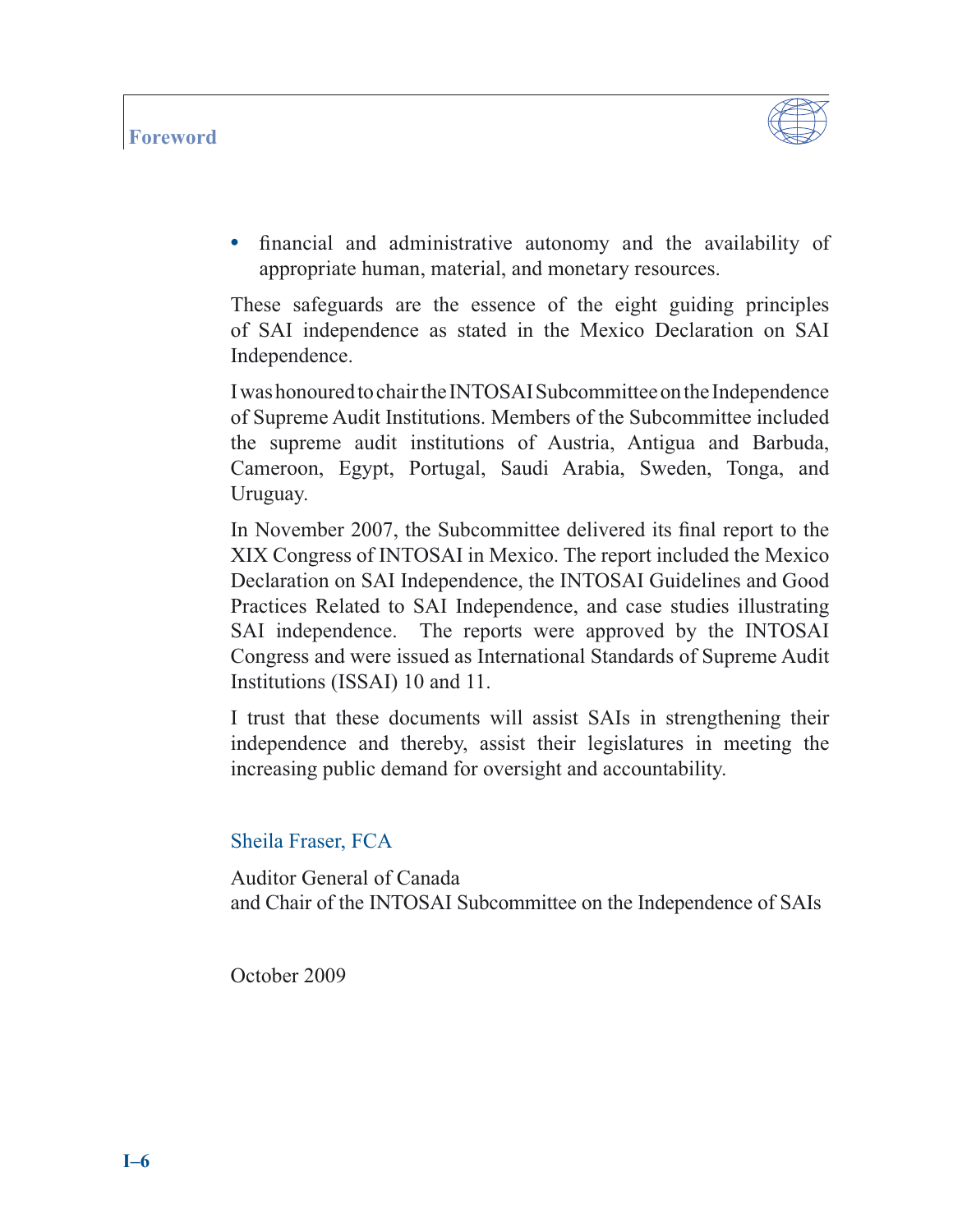

**Lima Declaration of Guidelines on Auditing Precepts** 

# **LIMA DECLARATION** OF GUIDELINES ON AUDITING PRECEPTS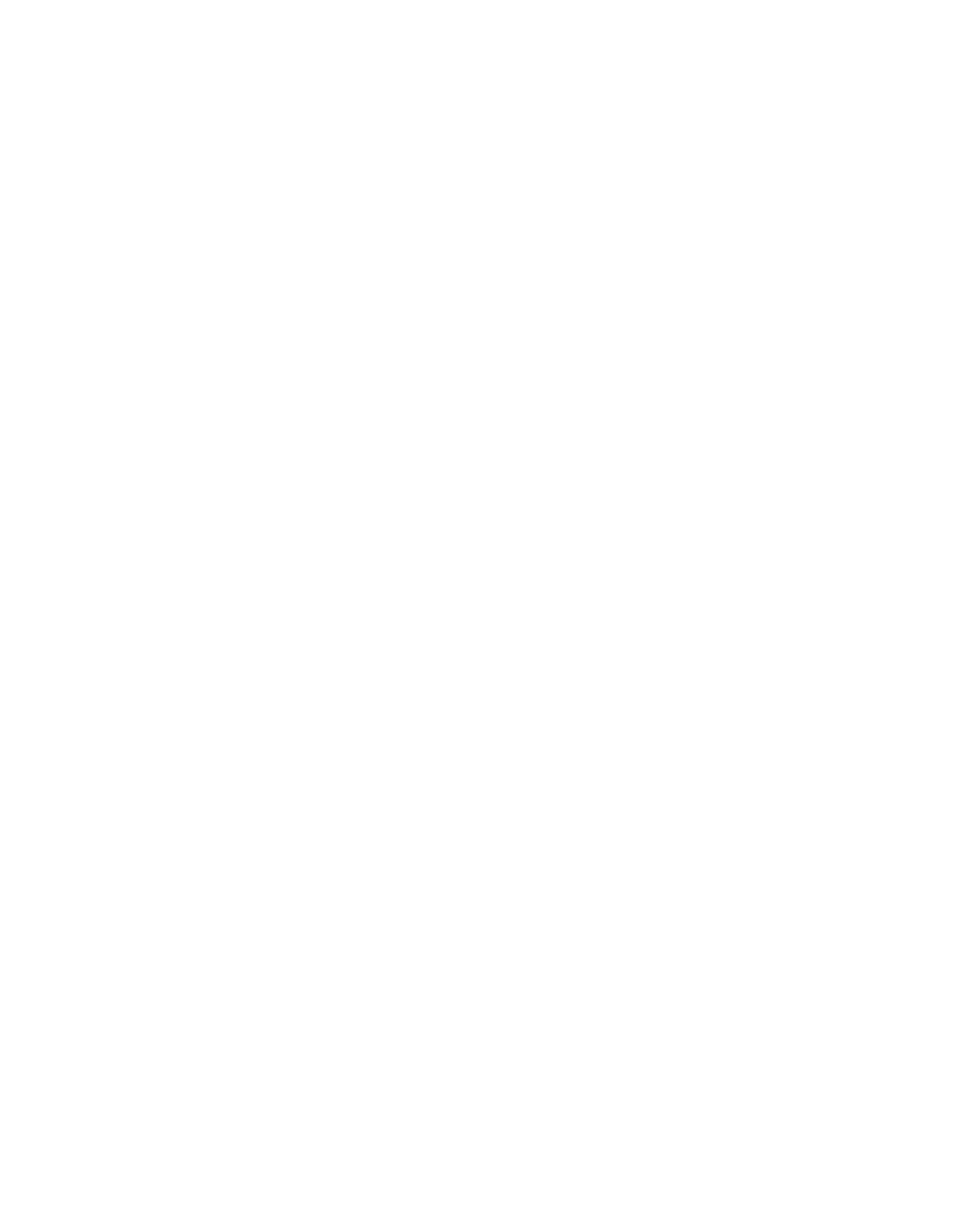

# **LIMA DECLARATION OF GUIDELINES ON AUDITING PRECEPTS**

## **Preamble**

The IX Congress of the International Organisation of Supreme Audit Institutions (INTOSAI), meeting in Lima:

- Whereas the orderly and efficient use of public funds constitutes one of the essential prerequisites for the proper handling of public finances and the effectiveness of the decisions of the responsible authorities;
- **–** whereas, to achieve this objective, it is indispensable that each country have a Supreme Audit Institution whose independence is guaranteed by law;
- **–** whereas such institutions become even more necessary because the state has expanded its activities into the social and economic sectors and thus operates beyond the limits of the traditional financial framework;
- whereas the specific objectives of auditing, namely, the proper and effective use of public funds; the development of sound financial management; the proper execution of administrative activities; and the communication of information to public authorities and the general public through the publication of objective reports, are necessary for the stability and the development of states in keeping with the goals of the United Nations;
- **–** whereas at previous INTOSAI congresses, plenary assemblies adopted resolutions whose distribution was approved by all member countries;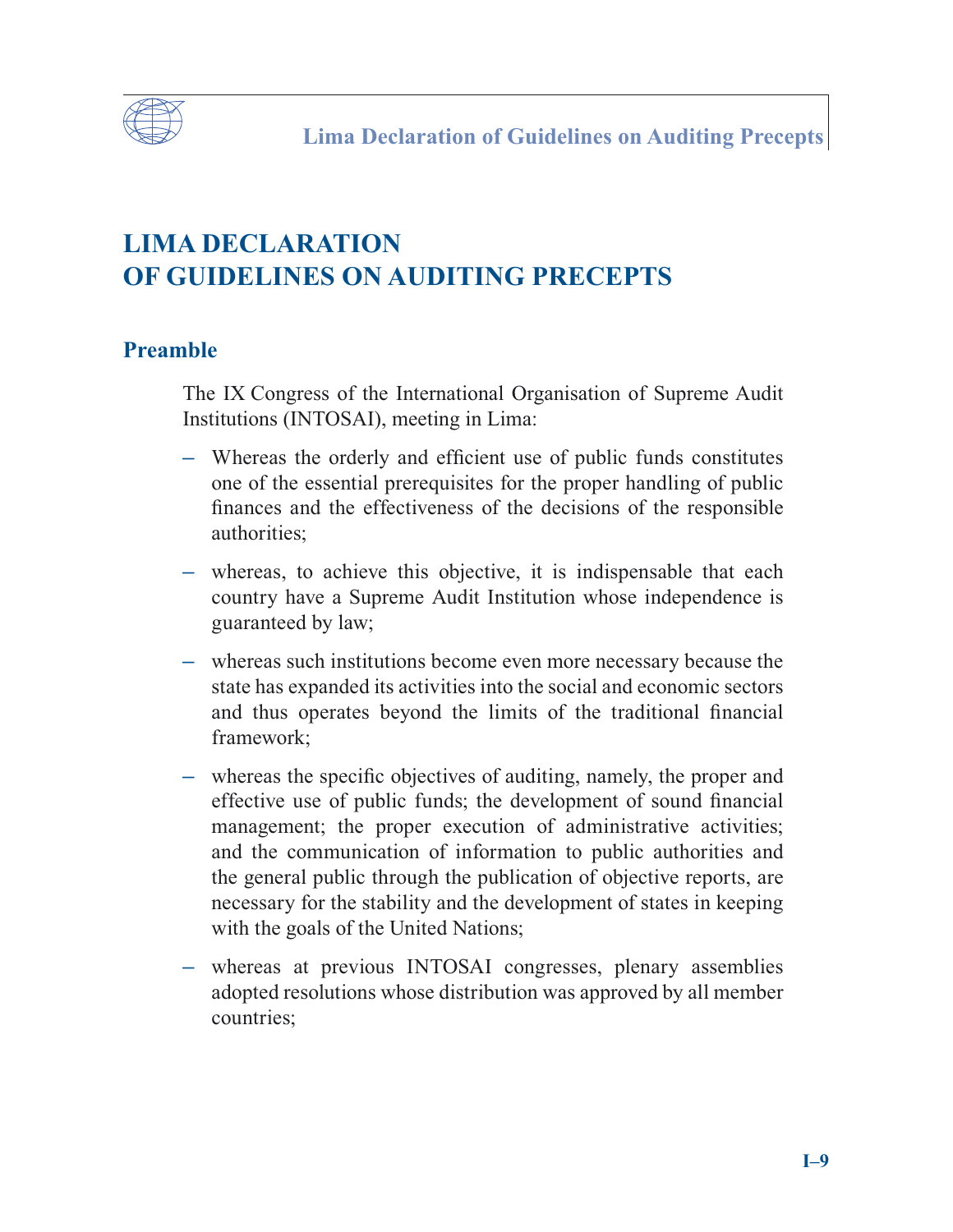## **Lima Declaration of Guidelines on Auditing Precepts**



#### RESOLVES:

**–** To publish and distribute the document entitled "The Lima Declaration of Guidelines on Auditing Precepts."

## **I. General**

#### **Section 1. Purpose of audit**

The concept and establishment of audit is inherent in public financial administration as the management of public funds represents a trust. Audit is not an end in itself but an indispensable part of a regulatory system whose aim is to reveal deviations from accepted standards and violations of the principles of legality, efficiency, effectiveness and economy of financial management early enough to make it possible to take corrective action in individual cases, to make those accountable accept responsibility, to obtain compensation, or to take steps to prevent  $-$  or at least render more difficult – such breaches.

#### **Section 2. Pre-audit and post-audit**

- 1. Pre-audit represents a before the fact type of review of administrative or financial activities; post-audit is audit after the fact.
- 2. Effective pre-audit is indispensable for the sound management of public funds entrusted to the state. It may be carried out by a Supreme Audit Institution or by other audit institutions.
- 3. Pre-audit by a Supreme Audit Institution has the advantage of being able to prevent damage before it occurs, but has the disadvantage of creating an excessive amount of work and of blurring responsibilities under public law. Post-audit by a Supreme Audit Institution highlights the responsibility of those accountable; it may lead to compensation for the damage caused and may prevent breaches from recurring.
- 4. The legal situation and the conditions and requirements of each country determine whether a Supreme Audit Institution carries out pre-audit. Post-audit is an indispensable task of every Supreme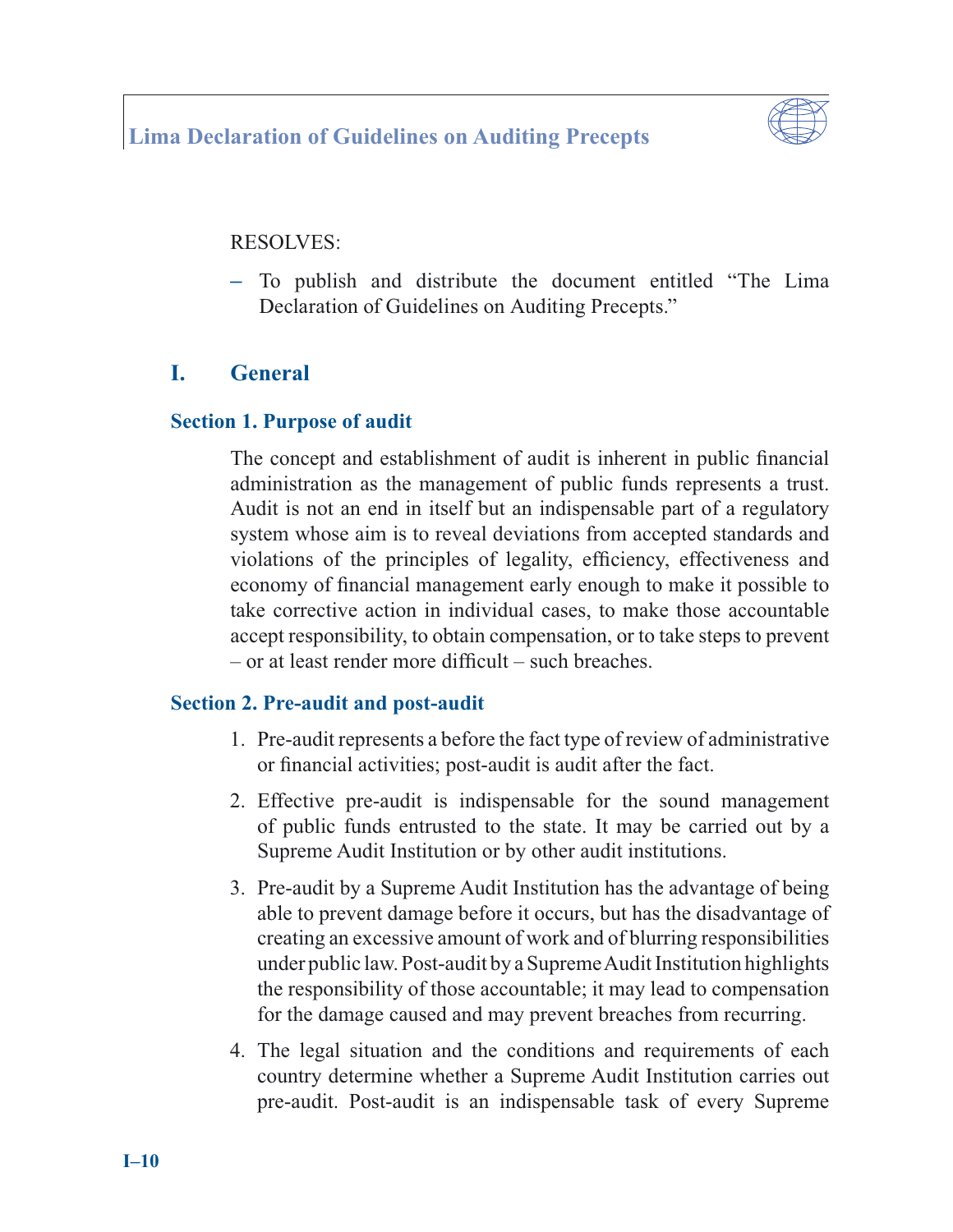

Audit Institution regardless of whether or not it also carries out pre-audits.

## **Section 3. Internal audit and external audit**

- 1. Internal audit services are established within government departments and institutions, whereas external audit services are not part of the organisational structure of the institutions to be audited. Supreme Audit Institutions are external audit services.
- 2. Internal audit services necessarily are subordinate to the head of the department within which they have been established. Nevertheless, they shall be functionally and organisationally independent as far as possible within their respective constitutional framework.
- 3. As the external auditor, the Supreme Audit Institution has the task of examining the effectiveness of internal audit. If internal audit is judged to be effective, efforts shall be made, without prejudice to the right of the Supreme Audit Institution to carry out an overall audit, to achieve the most appropriate division or assignment of tasks and cooperation between the Supreme Audit Institution and internal audit.

## **Section 4. Legality audit, regularity audit and performance audit**

- 1. The traditional task of Supreme Audit Institutions is to audit the legality and regularity of financial management and of accounting.
- 2. In addition to this type of audit, which retains its significance, there is another equally important type of audit – performance audit – which is oriented towards examining the performance, economy, efficiency and effectiveness of public administration. Performance audit covers not only specific financial operations, but the full range of government activity including both organisational and administrative systems.
- 3. The Supreme Audit Institution's audit objectives legality, regularity, economy, efficiency and effectiveness of financial management – basically are of equal importance. However, it is for each Supreme Audit Institution to determine its priorities on a case-by-case basis.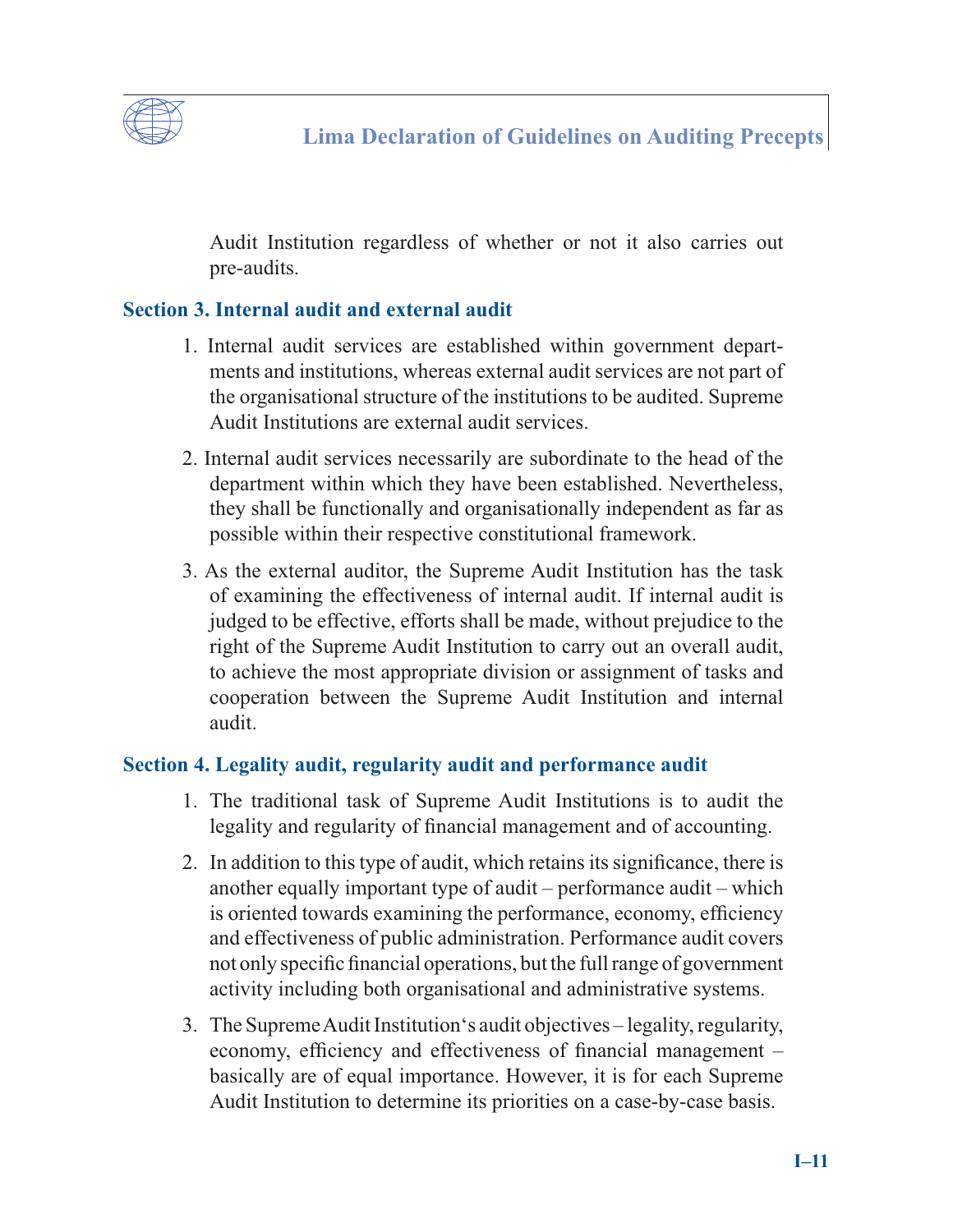

## **II. Independence**

## **Section 5. Independence of Supreme Audit Institutions**

- 1. Supreme Audit Institutions can accomplish their tasks objectively and effectively only if they are independent of the audited entity and are protected against outside influence.
- 2. Although state institutions cannot be absolutely independent because they are part of the state as a whole, Supreme Audit Institutions shall have the functional and organisational independence required to accomplish their tasks.
- 3. The establishment of Supreme Audit Institutions and the necessary degree of their independence shall be laid down in the Constitution; details may be set out in legislation. In particular, adequate legal protection by a supreme court against any interference with a Supreme Audit Institution's independence and audit mandate shall be guaranteed.

## **Section 6. Independence of the members and officials of Supreme Audit Institutions**

- 1. The independence of Supreme Audit Institutions is inseparably linked to the independence of its members. Members are defined as those persons who have to make the decisions for the Supreme Audit Institution and are answerable for these decisions to third parties, that is, the members of a decision-making collegiate body or the head of a monocratically organised Supreme Audit Institution.
- 2. The independence of the members, shall be guaranteed by the Constitution. In particular, the procedures for removal from office also shall be embodied in the Constitution and may not impair the independence of the members. The method of appointment and removal of members depends on the constitutional structure of each country.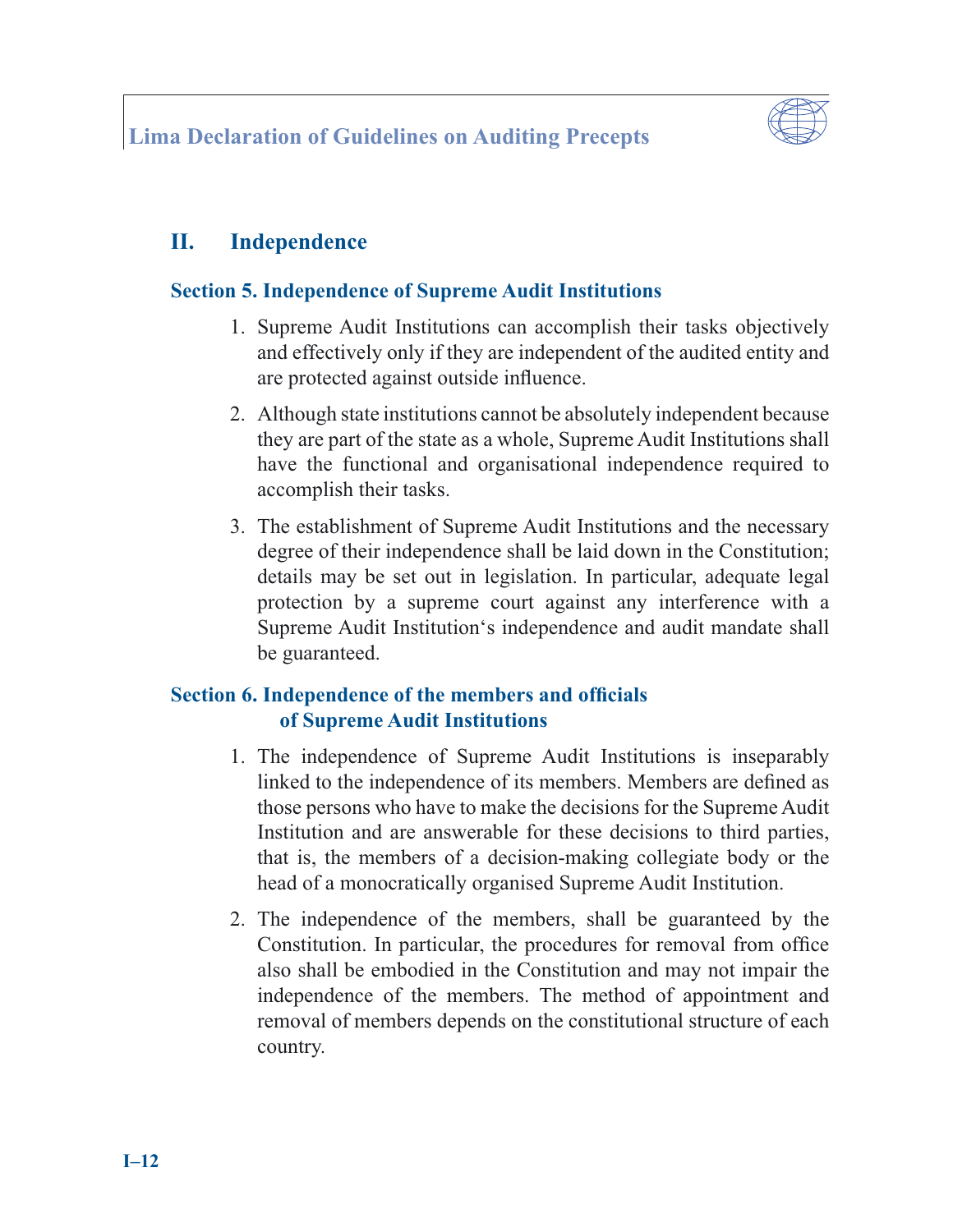

3. In their professional careers, audit staff of Supreme Audit Institutions must not be influenced by the audited organisations and must not be dependent on such organisations.

## **Section 7. Financial independence of Supreme Audit Institutions**

- 1. Supreme Audit Institutions shall be provided with the financial means to enable them to accomplish their tasks.
- 2. If required, Supreme Audit Institutions shall be entitled to apply directly for the necessary financial means to the public body deciding on the national budget.
- 3. Supreme Audit Institutions shall be entitled to use the funds allotted to them under a separate budget heading as they see fit.

## **III. Relationship to Parliament, government and the administration**

#### **Section 8. Relationship to Parliament**

The independence of Supreme Audit Institutions provided under the Constitution and law also guarantees a very high degree of initiative and autonomy, even when they act as an agent of Parliament and perform audits on its instructions. The relationship between the Supreme Audit Institution and Parliament shall be laid down in the Constitution according to the conditions and requirements of each country.

#### **Section 9. Relationship to government and the administration**

Supreme Audit Institutions audit the activities of the government, its administrative authorities and other subordinate institutions. This does not mean, however, that the government is subordinate to the Supreme Audit Institution. In particular, the government is fully and solely responsible for its acts and omissions and cannot absolve itself by referring to the audit findings – unless such findings were delivered as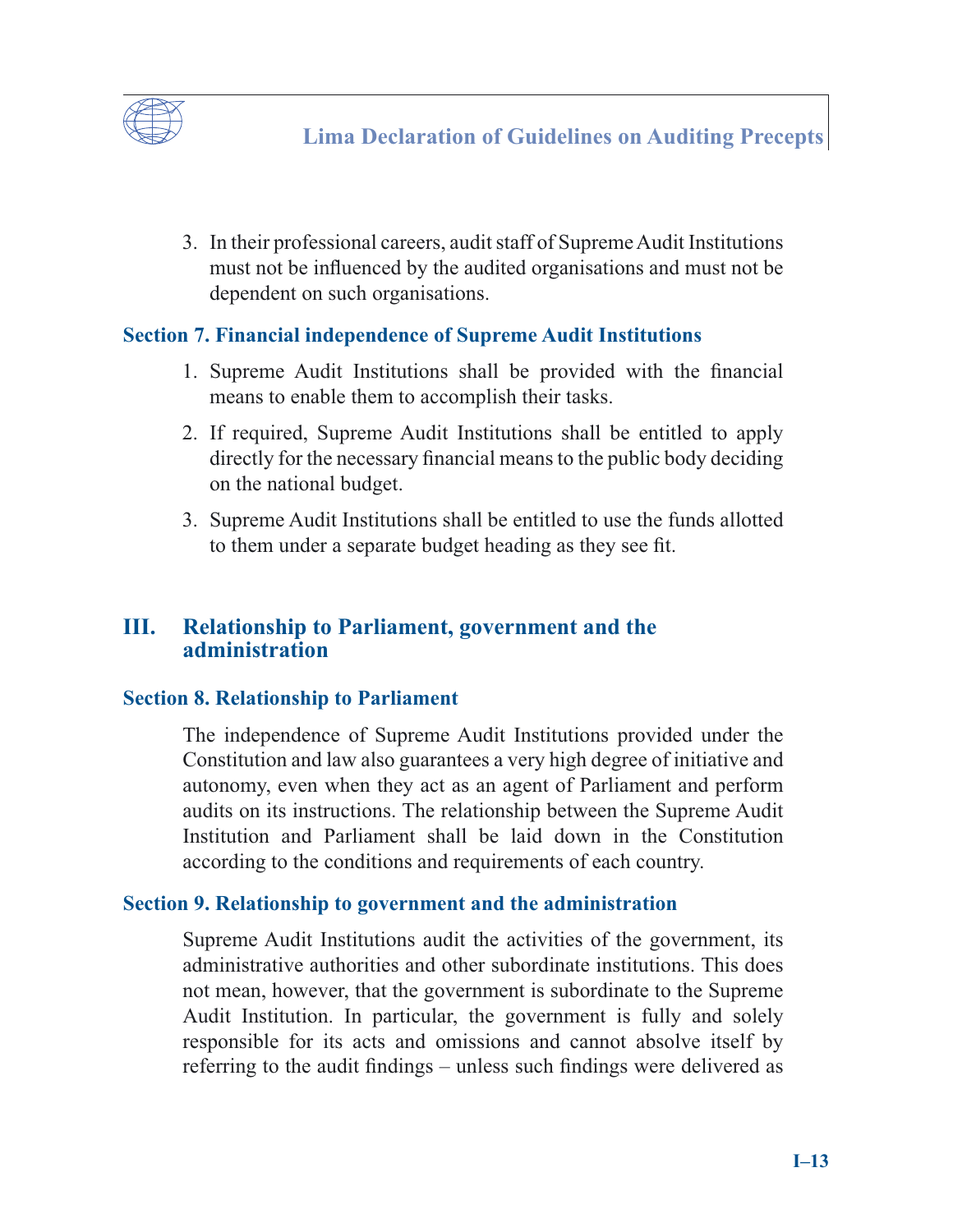## **Lima Declaration of Guidelines on Auditing Precepts**



legally valid and enforceable judgments – and on expert opinions of the Supreme Audit Institution.

## **IV. Powers of Supreme Audit Institutions**

#### **Section 10. Powers of Investigation**

- 1. Supreme Audit Institutions shall have access to all records and documents relating to financial management and shall be empowered to request, orally or in writing, any information deemed necessary by the SAI.
- 2. For each audit, the Supreme Audit Institution shall decide whether it is more expedient to carry out the audit at the institution to be audited, or at the Supreme Audit Institution itself.
- 3. Either the law or the Supreme Audit Institution (for individual cases) shall set time limits for furnishing information or submitting documents and other records including the financial statements to the Supreme Audit Institution.

#### **Section 11. Enforcement of Supreme Audit Institution findings**

- 1. The audited organisations shall comment on the findings of the Supreme Audit Institution within a period of time established generally by law, or specifically by the Supreme Audit Institution, and shall indicate the measures taken as a result of the audit findings.
- 2. To the extent the findings of the Supreme Audit Institution's findings are not delivered as legally valid and enforceable judgments, the Supreme Audit Institution shall be empowered to approach the authority which is responsible for taking the necessary measures and require the accountable party to accept responsibility.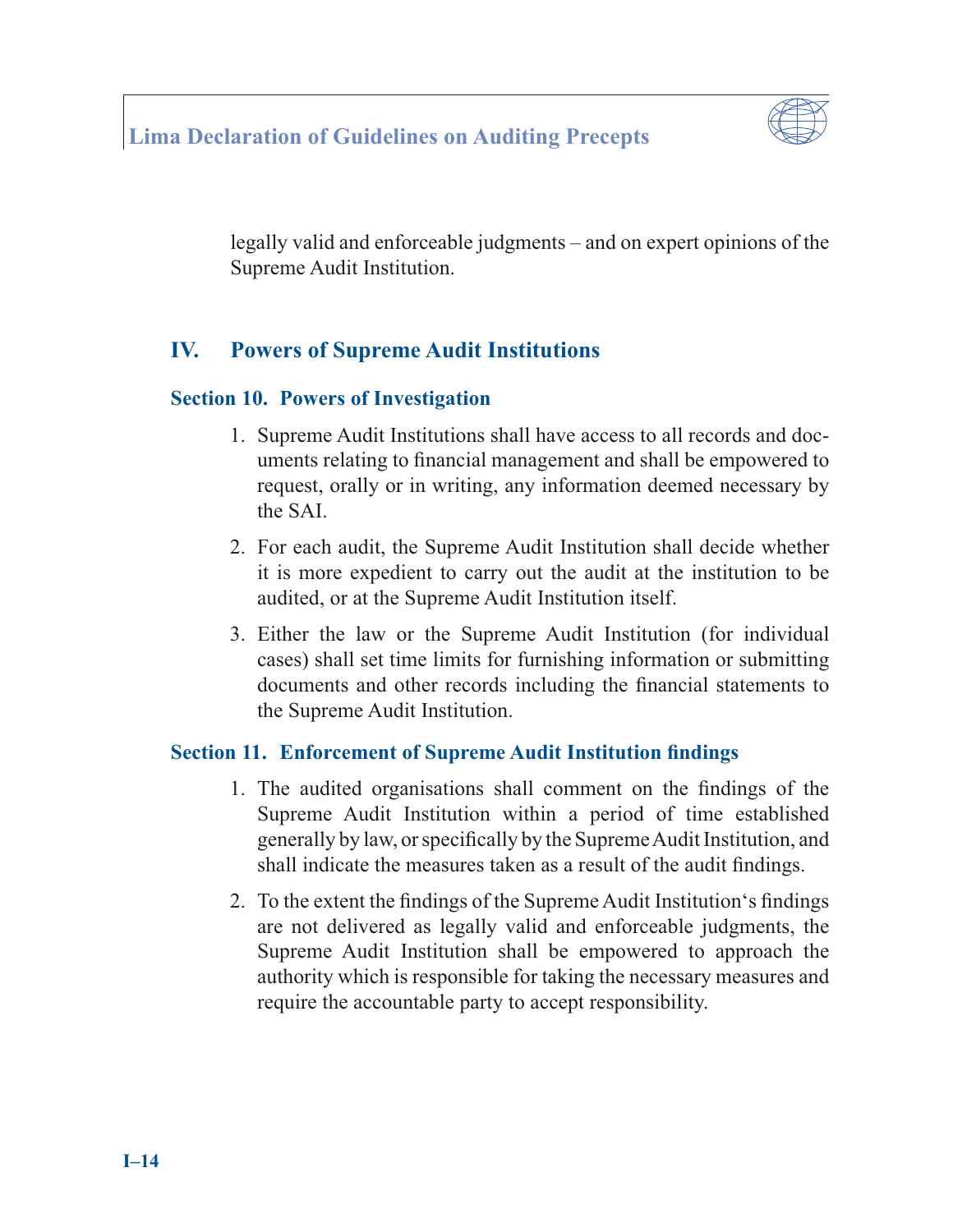

## **Section 12. Expert opinions and rights of consultation**

- 1. When necessary, Supreme Audit Institutions may provide Parliament and the administration with their professional knowledge in the form of expert opinions, including comments on draft laws and other financial regulations. The administrative authorities shall bear the sole responsibility for accepting or rejecting such expert opinions; moreover, this additional task must not anticipate the future audit findings of the Supreme Audit Institution and must not interfere with the effectiveness of its audit.
- 2. Regulations for appropriate and as uniform as possible accounting procedures shall be adopted only after agreement with the Supreme Audit Institution.

## **V. Audit methods, audit staff, international exchange of experiences**

## **Section 13. Audit methods and procedures**

- 1. Supreme Audit Institutions shall audit in accordance with a selfdetermined programme. The rights of certain public bodies to request a specific audit shall remain unaffected.
- 2. Since an audit can rarely be all-inclusive, Supreme Audit Institutions as a rule will find it necessary to use a sampling approach. The samples, however, shall be selected on the basis of a given model and shall be sufficiently numerous to make it possible to judge the quality and regularity of financial management.
- 3. Audit methods shall always be adapted to the progress of the sciences and techniques relating to financial management.
- 4. It is appropriate for the Supreme Audit Institution to prepare audit manuals as an aid for its auditors.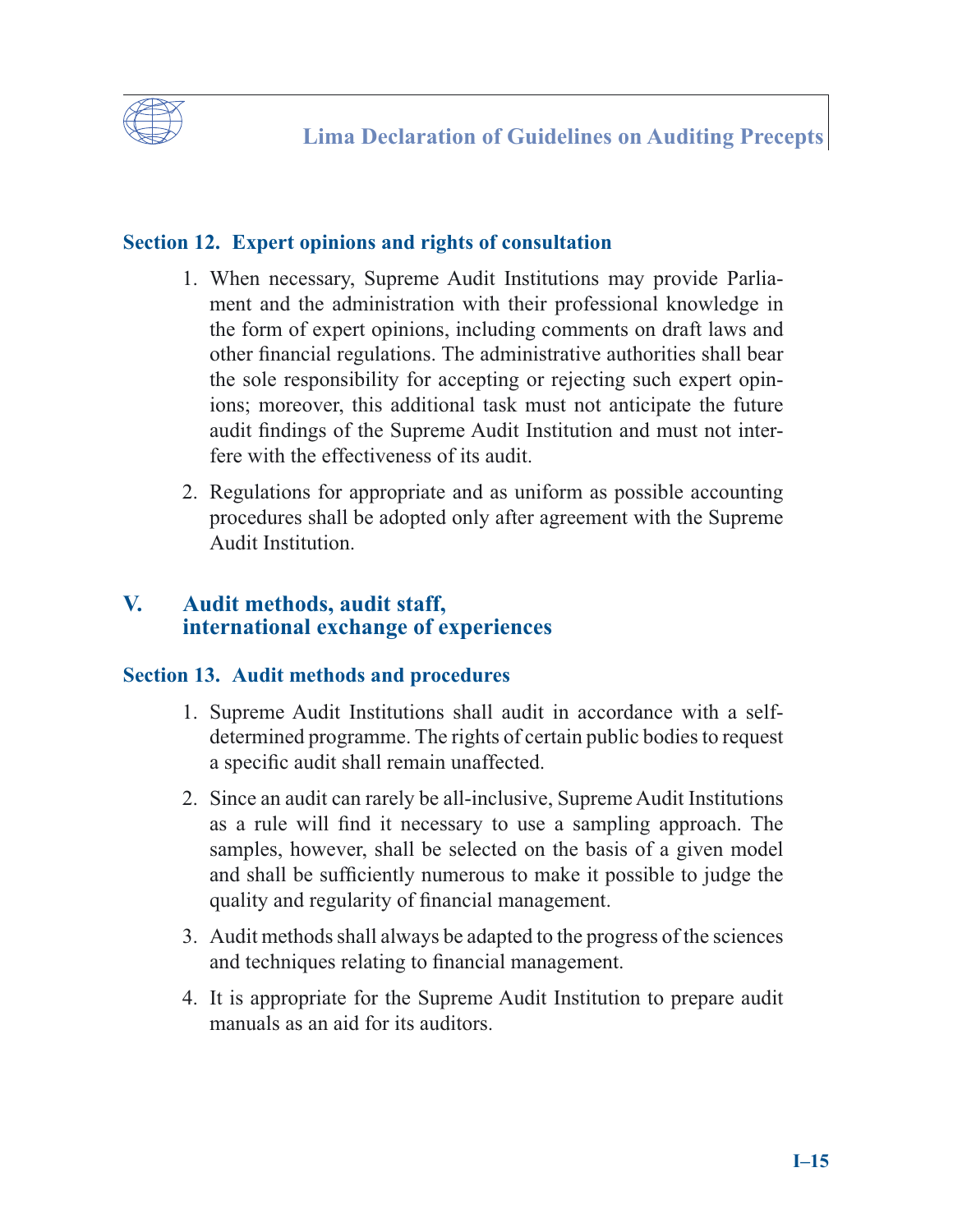

## **Section 14. Audit staff**

- 1. The members and the audit staff of Supreme Audit Institutions shall have the qualifications and moral integrity required to completely carry out their tasks.
- 2. In recruiting staff for Supreme Audit Institutions, appropriate recognition shall be given to above-average knowledge and skills and adequate professional experience.
- 3. Special attention shall be given to improving the theoretical and practical professional development of all members and audit staff of SAIs, through internal, university and international programmes. Such development shall be encouraged by all possible financial and organisational means. Professional development shall go beyond the traditional framework of legal, economic and accounting knowledge, and include other business management techniques, such as electronic data processing.
- 4. To ensure auditing staff of excellent quality, salaries shall be commensurate with the special requirements of such employment.
- 5. If special skills are not available among the audit staff, the Supreme Audit Institution may call on external experts as necessary.

## **Section 15. International exchange of experiences**

- 1. The international exchange of ideas and experiences within the International Organisation of Supreme Audit Institutions is an effective means of helping Supreme Audit Institutions accomplish their tasks.
- 2. This purpose has so far been served by congresses, training seminars jointly organised with the United Nations and other institutions, by regional working groups and by the publication of a professional journal.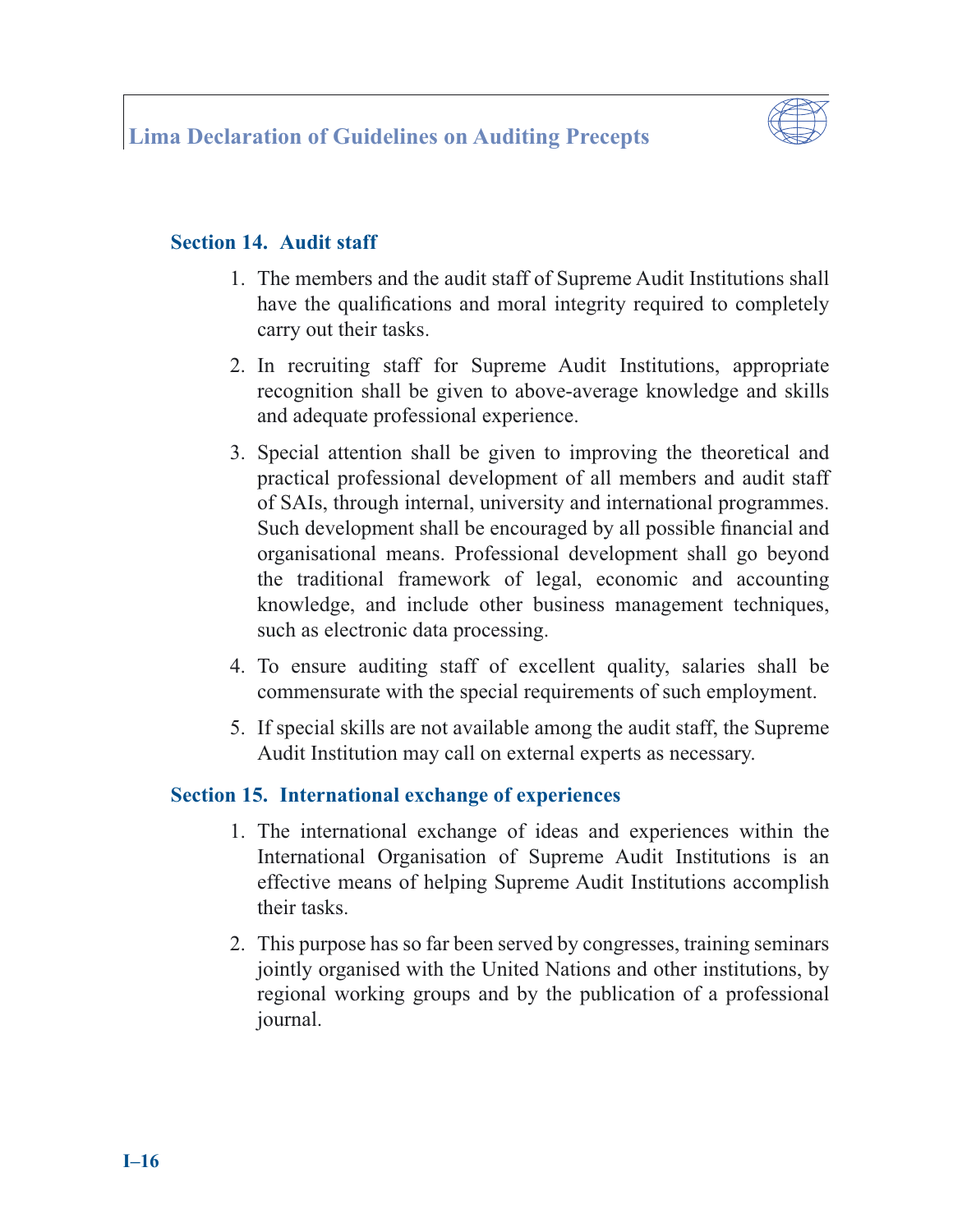

3. It is desirable to expand and intensify these efforts and activities. The development of a uniform terminology of government audit based on comparative law is of prime importance.

## **VI. Reporting**

#### **Section 16. Reporting to Parliament and to the general public**

- 1. The Supreme Audit Institution shall be empowered and required by the Constitution to report its findings annually and independently to Parliament or any other responsible public body; this report shall be published. This will ensure extensive distribution and discussion, and enhance opportunities for enforcing the findings of the Supreme Audit Institution.
- 2. The Supreme Audit Institution shall also be empowered to report on particularly important and significant findings during the year.
- 3. Generally, the annual report shall cover all activities of the Supreme Audit Institution; only when interests worthy of protection or protected by law are involved shall the Supreme Audit Institution carefully weigh such interests against the benefits of disclosure.

## **Section 17. Method of reporting**

- 1. The reports shall present the facts and their assessment in an objective, clear manner and be limited to essentials. The wording of the reports shall be precise and easy to understand.
- 2. The Supreme Audit Institution shall give due consideration to the points of view of the audited organisations on its findings.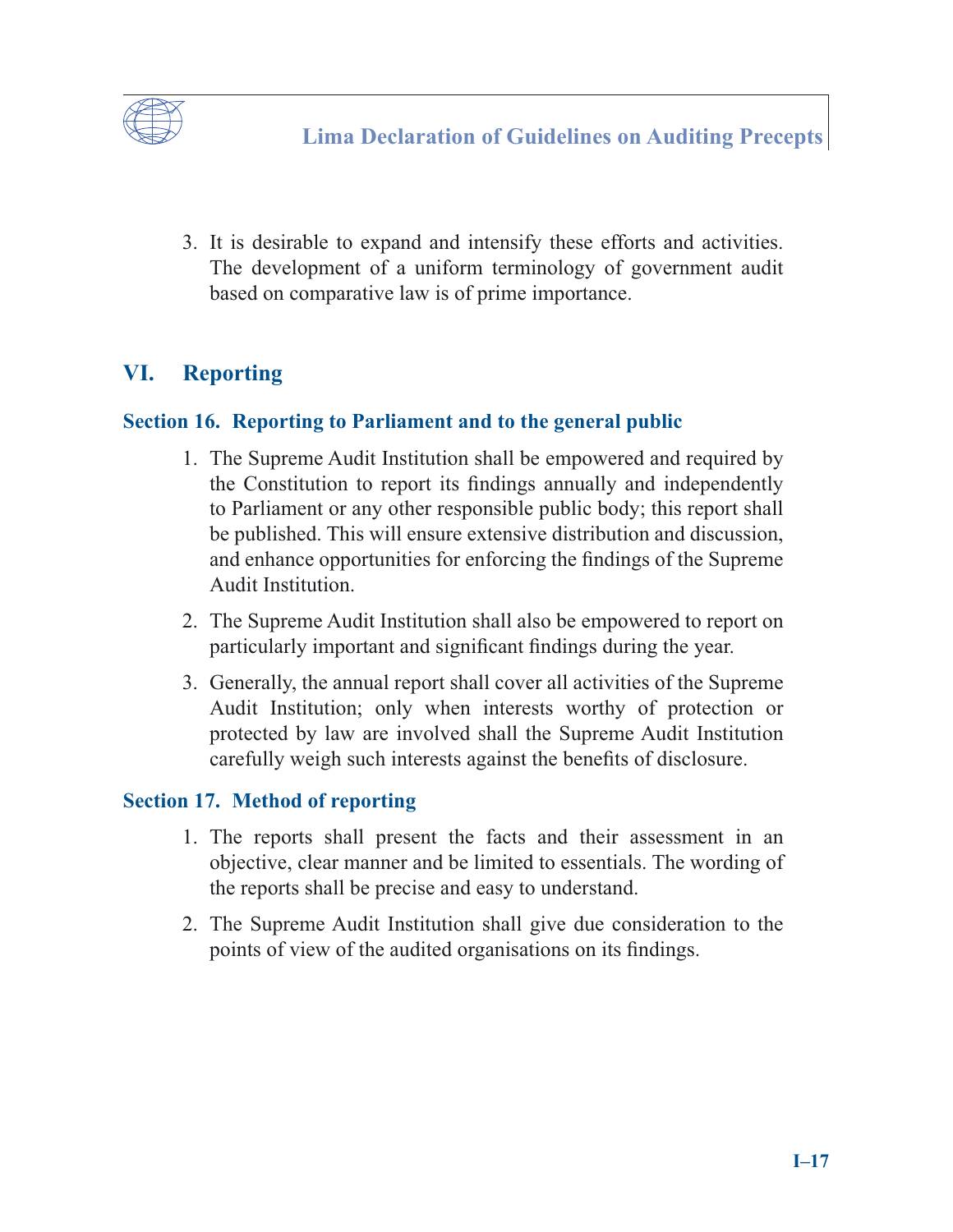

## **VII. Audit powers of Supreme Audit Institutions**

## **Section 18. Constitutional basis of audit powers; audit of public financial management**

- 1. The basic audit powers of Supreme Audit Institutions shall be embodied in the Constitution; details may be laid down in legislation.
- 2. The actual terms of the Supreme Audit Institution's audit powers will depend on the conditions and requirements of each country.
- 3. All public financial operations, regardless of whether and how they are reflected in the national budget, shall be subject to audit by Supreme Audit Institutions. Excluding parts of financial management from the national budget shall not result in these parts being exempted from audit by the Supreme Audit Institution.
- 4. Supreme Audit Institutions should promote through their audits a clearly defined budget classification and accounting systems which are as simple and clear as possible.

#### **Section 19. Audit of public authorities and other institutions abroad**

As a general principle, public authorities and other institutions established abroad shall also be audited by the Supreme Audit Institution. When auditing these institutions, due consideration shall be given to the constraints laid down by international law; where justified these limitations shall be overcome as international law develops.

#### **Section 20. Tax audits**

- 1. Supreme Audit Institutions shall be empowered to audit the collection of taxes as extensively as possible and, in doing so, to examine individual tax files.
- 2 Tax audits are primarily legality and regularity audits; however, when auditing the application of tax laws, Supreme Audit Institutions shall also examine the system and efficiency of tax collection, the achievement of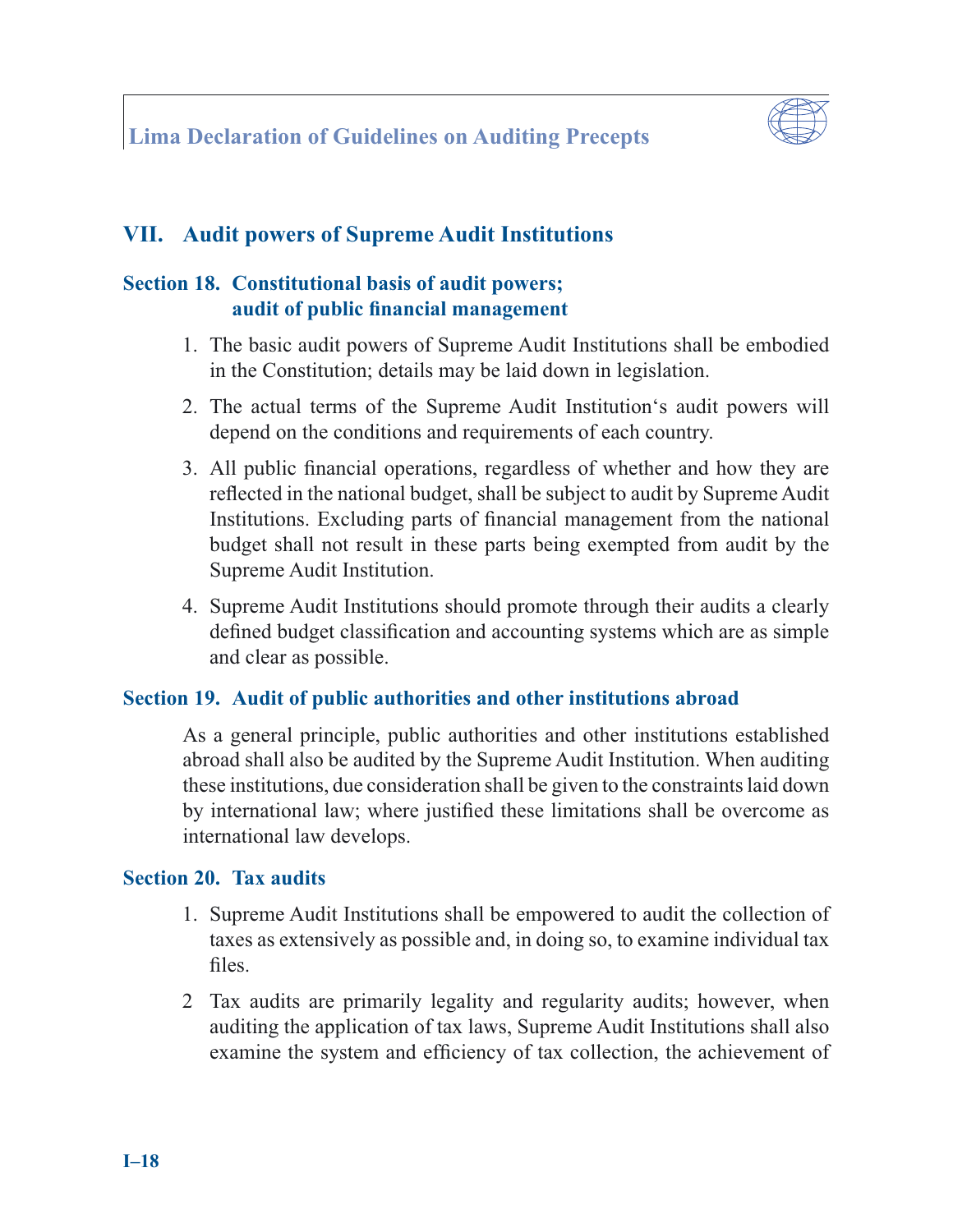

revenue targets and, if appropriate, shall propose improvements to the legislative body.

## **Section 21. Public contracts and public works**

- 1. The considerable funds expended by public authorities on contracts and public works justify a particularly exhaustive audit of the funds used.
- 2. Public tendering is the most suitable procedure for obtaining the most favourable offer in terms of price and quality. Whenever public tenders are not invited, the Supreme Audit Institution shall determine the reasons.
- 3. When auditing public works, the Supreme Audit Institution shall promote the development of suitable standards for regulating the administration of such works.
- 4. Audits of public works shall cover not only the regularity of payments, but also the efficiency of construction management and the quality of construction work.

## **Section 22. Audit of electronic data processing facilities**

The considerable funds spent on electronic data processing facilities also calls for appropriate auditing. Such audits shall be systems-based and cover aspects such as planning for requirements; economical use of data processing equipment; use of staff with appropriate expertise, preferably from within the administration of the audited organisation; prevention of misuse; and the usefulness of the information produced.

## **Section 23. Commercial enterprises with public participation**

1. The expansion of the economic activities of government frequently results in the establishment of enterprises under private law. These enterprises shall also be subject to audit by the Supreme Audit Institution if the government has a substantial participation in them – particularly where this is majority participation – or exercises a dominating influence.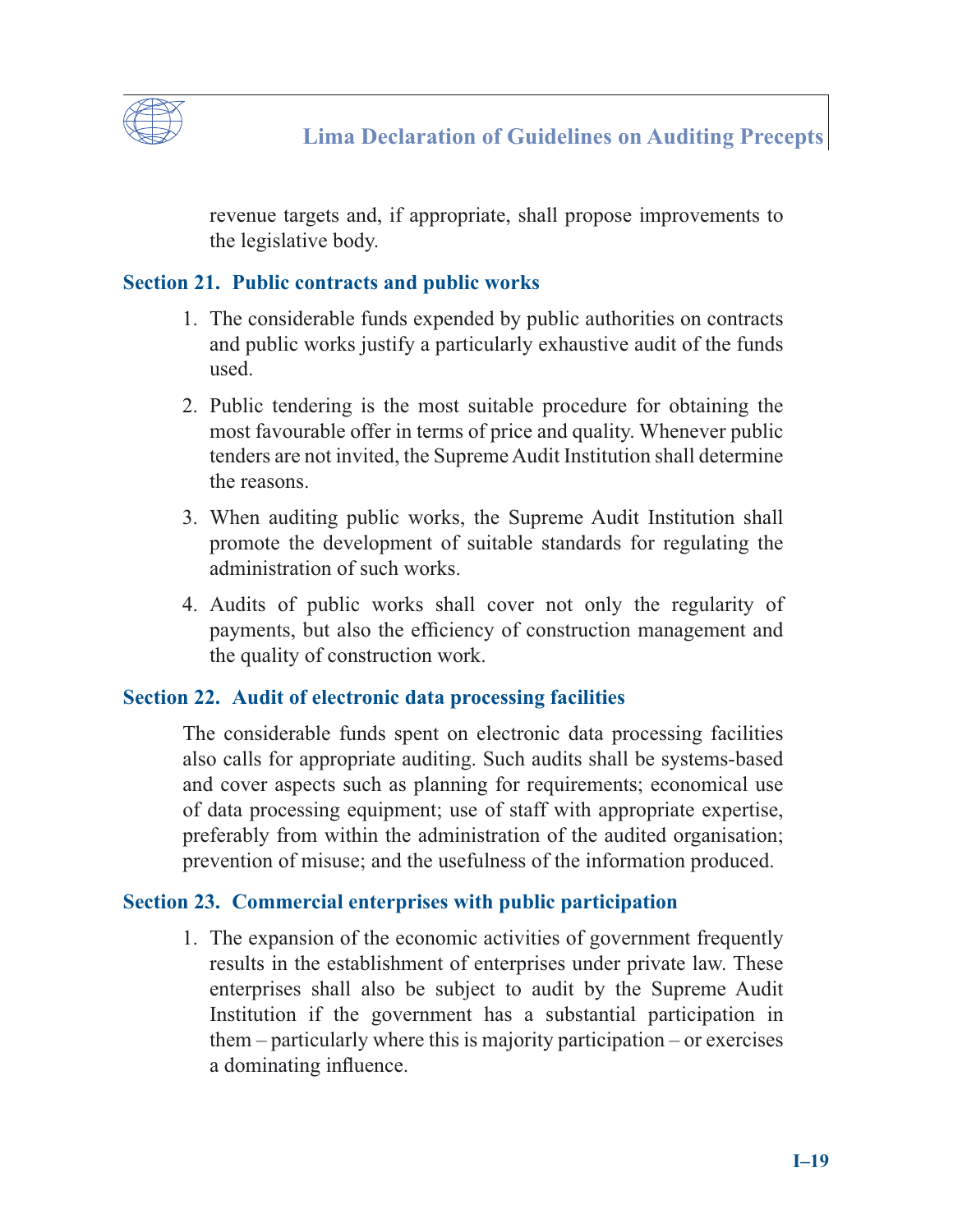## **Lima Declaration of Guidelines on Auditing Precepts**



- 2. It is appropriate for such audits to be carried out as post-audits; they shall address issues of economy, efficiency and effectiveness.
- 3. Reports to Parliament and the general public on such enterprises shall observe the restrictions required for the protection of industrial and trade secrets.

#### **Section 24. Audit of subsidised institutions**

- 1. Supreme Audit Institutions shall be empowered to audit the use of subsidies granted from public funds.
- 2. When the subsidy is particularly high, either by itself or in relation to the revenues and capital of the subsidised organisation, the audit can, if required, be extended to include the entire financial management of the subsidised institution.
- 3. Misuse of subsidies shall lead to a requirement for repayment.

#### **Section 25. Audit of international and supranational organisations**

- 1. International and supranational organisations whose expenditures are covered by contributions from member countries shall be subject to external, independent audit like individual countries.
- 2. Although such audits shall take account of the level of resources used and the tasks of these organisations, they shall follow principles similar to those governing the audits carried out by Supreme Audit Institutions in member countries.
- 3. To ensure the independence of such audits, the members of the external audit body shall be appointed mainly from Supreme Audit Institutions.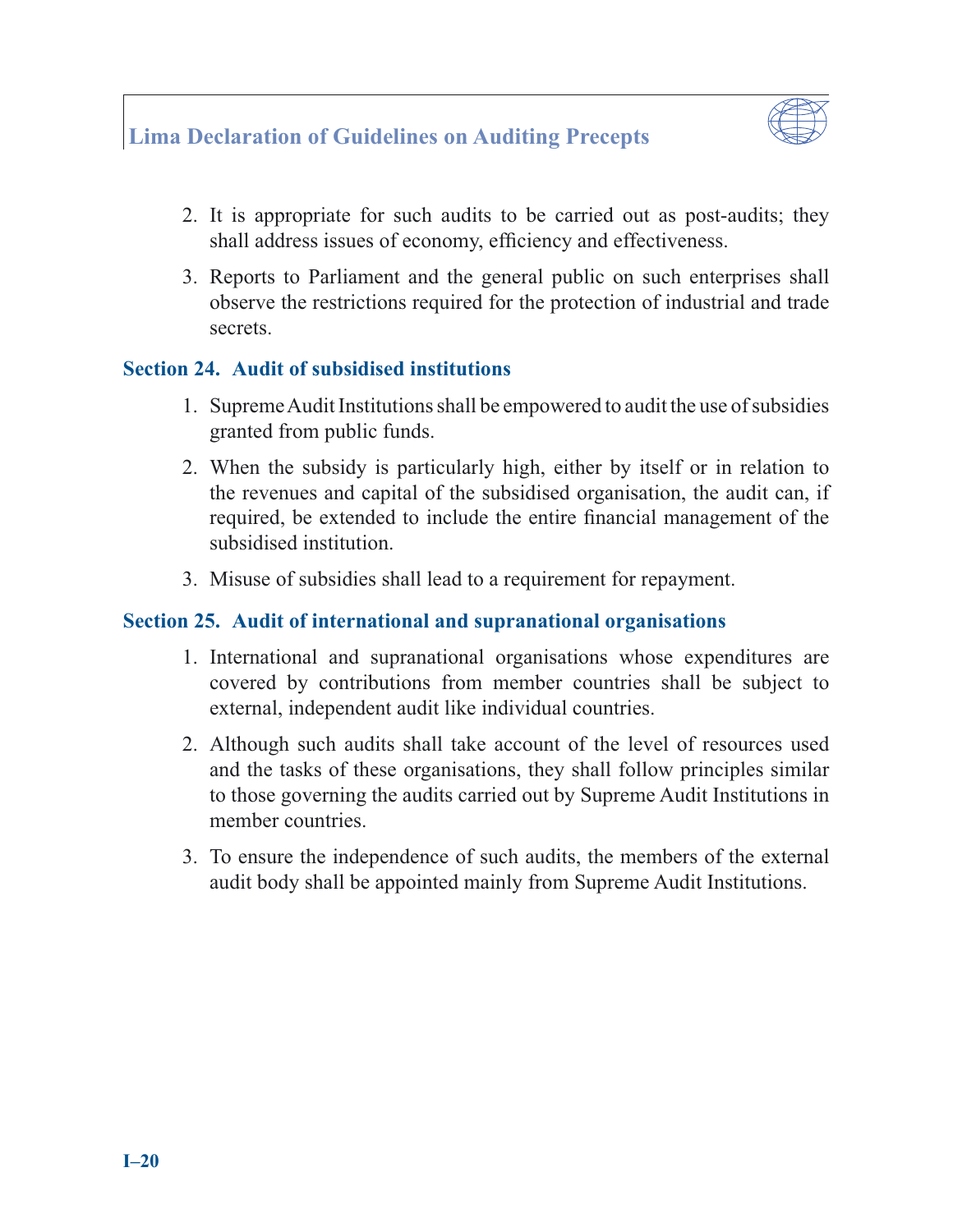

**Mexico Declaration on SAI Independence** 

# **MEXICO DECLARATION ON SAI INDEPENDENCE**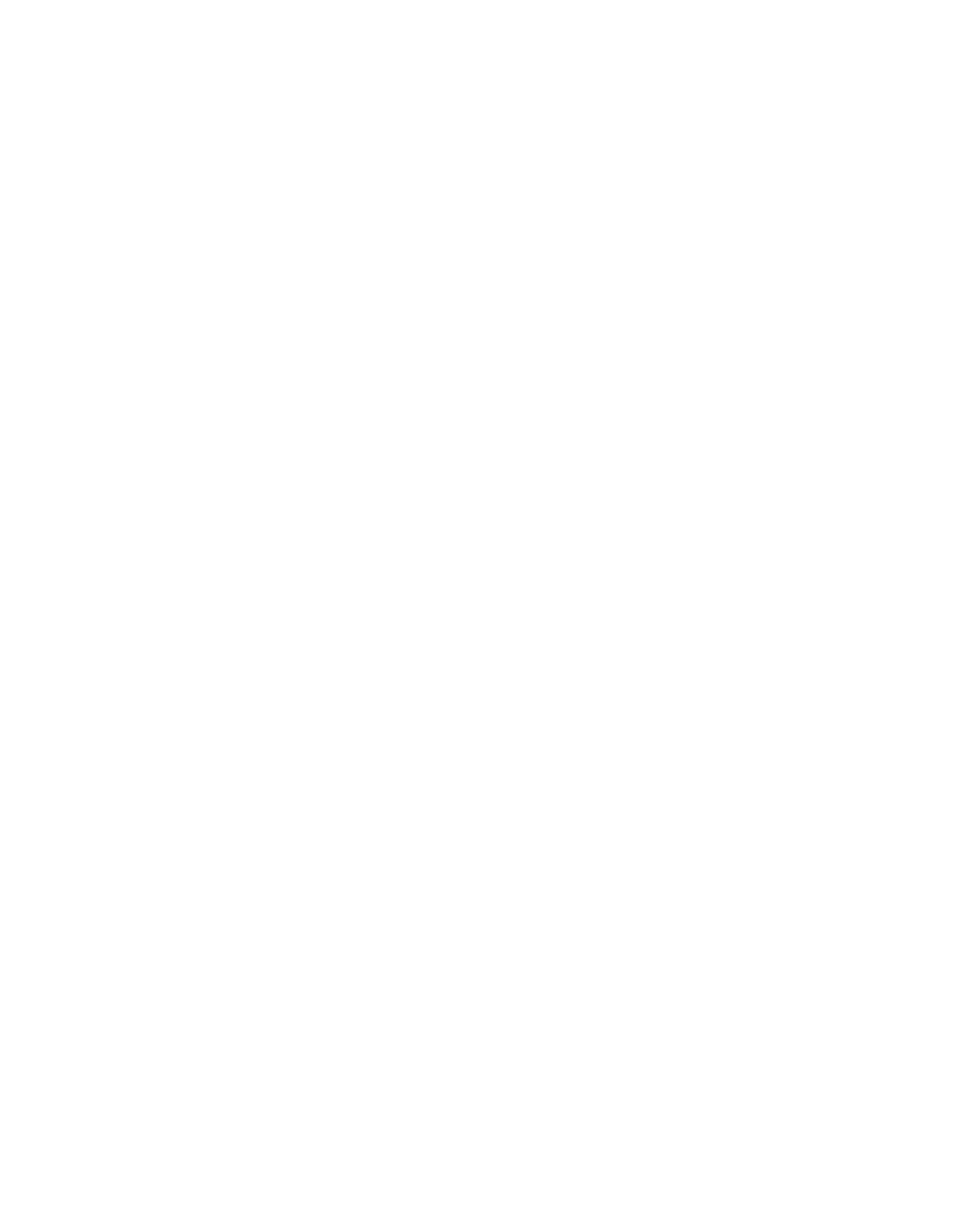

## **MEXICO DECLARATION ON SAI INDEPENDENCE**

## **Preamble**

From the XIX Congress of the International Organization of Supreme Audit Institutions (INTOSAI) meeting in Mexico:

- Whereas the orderly and efficient use of public funds and resources constitutes one of the essential prerequisites for the proper handling of public finances and the effectiveness of the decisions of the responsible authorities.
- **–** Whereas the Lima Declaration of Guidelines on Auditing Precepts (the Lima Declaration) states that Supreme Audit Institutions (SAIs) can accomplish their tasks only if they are independent of the audited entity and are protected against outside influence.
- **–** Whereas, to achieve this objective, it is indispensable for a healthy democracy that each country have a SAI whose independence is guaranteed by law.
- **–** Whereas the Lima Declaration recognizes that state institutions cannot be absolutely independent, it further recognizes that SAIs should have the functional and organizational independence required to carry out their mandate.
- **–** Whereas through the application of principles of independence, SAIs can achieve independence through different means using different safeguards.
- **–** Whereas application provisions included herein serve to illustrate the principles and are considered to be ideal for an independent SAI. It is recognized that no SAI currently meets all of these application provisions, and therefore, other good practices to achieve independence are presented in the accompanying guidelines.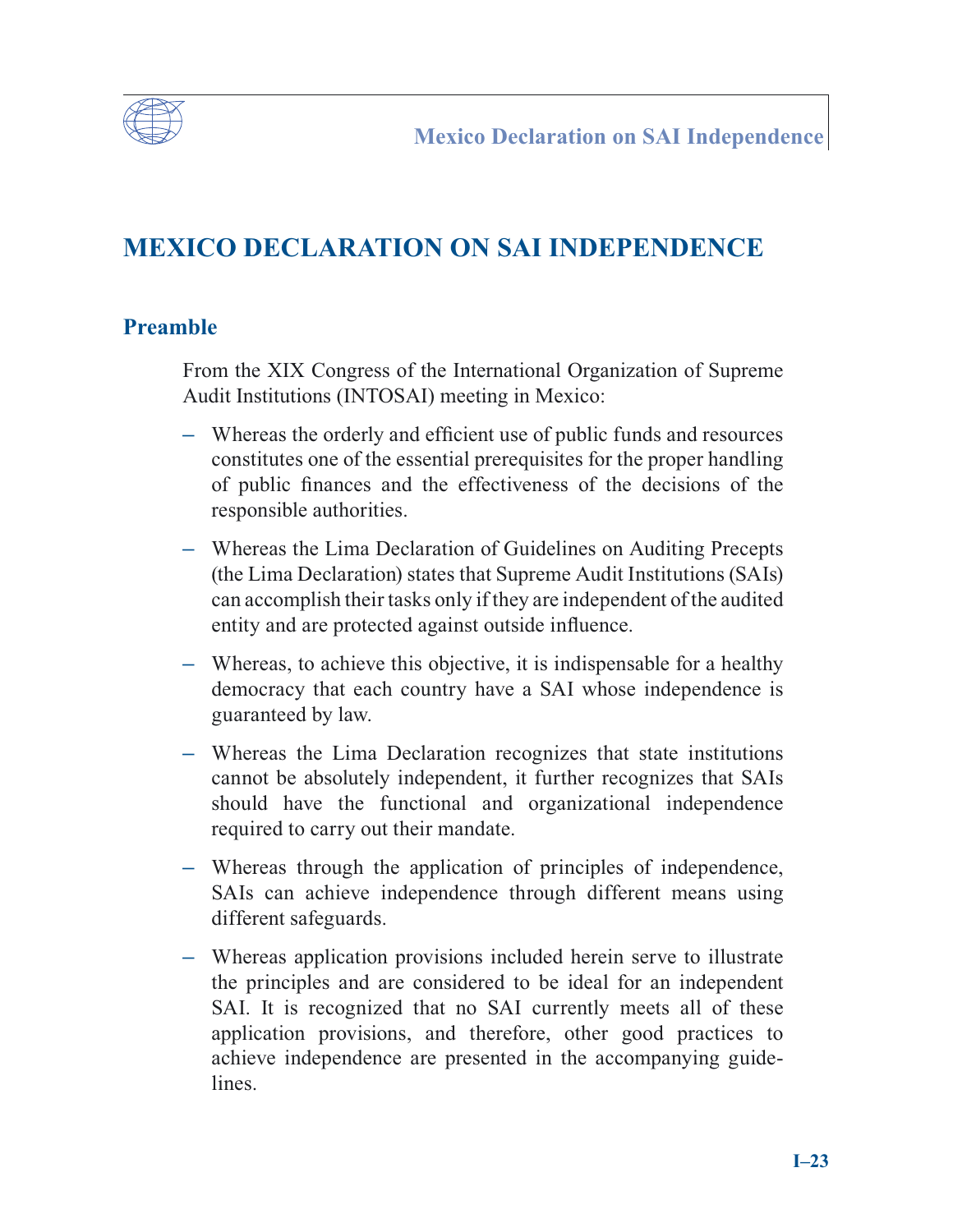## **Mexico Declaration on SAI Independence**



#### RESOLVES:

**–** To adopt, publish, and distribute the document entitled "Mexico Declaration on Independence"

## **General**

Supreme Audit Institutions generally recognize eight core principles, which flow from the Lima Declaration and decisions made at the XVIIth Congress of INTOSAI (in Seoul, Korea), as essential requirements of proper public sector auditing.

## **Principle 1 The existence of an appropriate and effective constitutional/ statutory/legal framework and of de facto application provisions of this framework**

Legislation that spells out, in detail, the extent of SAI independence is required.

## **Principle 2 The independence of SAI heads and members (of collegial institutions), including security of tenure and legal immunity in the normal discharge of their duties**

The applicable legislation specifies the conditions for appointments, re-appointments, employment, removal and retirement of the head of SAI and members of collegial institutions, who are

- appointed, re-appointed, or removed by a process that ensures their independence from the Executive (see ISSAI-11 Guidelines and Good Practices Related to SAI Independence);
- given appointments with sufficiently long and fixed terms, to allow them to carry out their mandates without fear of retaliation; and
- immune to any prosecution for any act, past or present, that results from the normal discharge of their duties as the case may be.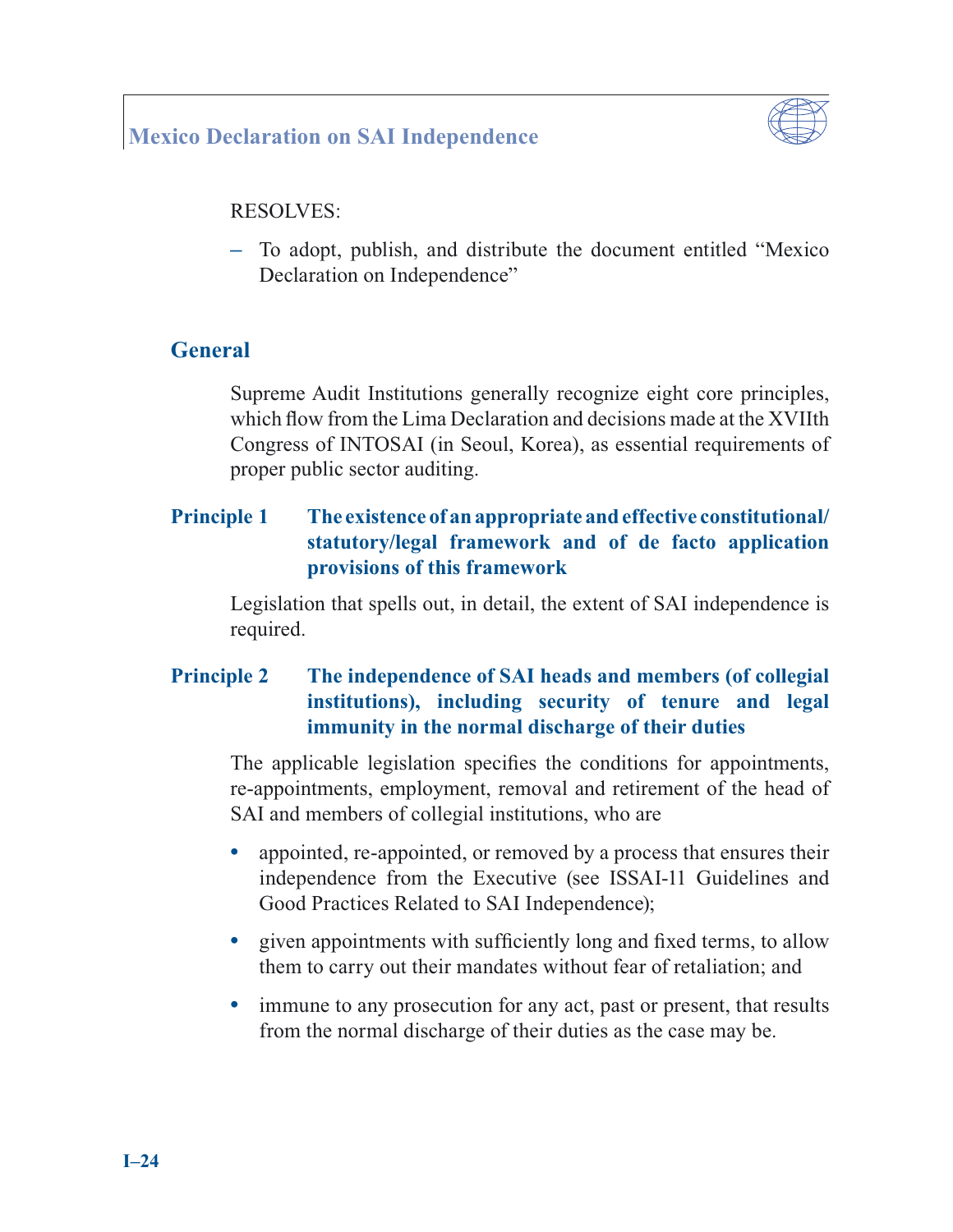

## **Principle 3** A sufficiently broad mandate and full discretion, **in the discharge of SAI functions**

SAIs should be empowered to audit the

- use of public monies, resources, or assets, by a recipient or beneficiary regardless of its legal nature;
- collection of revenues owed to the government or public entities;
- legality and regularity of government or public entities accounts;
- quality of financial management and reporting; and
- economy, efficiency, and effectiveness of government or public entities operations.

Except when specifically required to do so by legislation, SAIs do not audit government or public entities policy but restrict themselves to the audit of policy implementation.

While respecting the laws enacted by the Legislature that apply to them, SAIs are free from direction or interference from the Legislature or the Executive in the

- selection of audit issues;
- **•** planning, programming, conduct, reporting, and follow-up of their audits;
- **•** organization and management of their office; and
- enforcement of their decisions where the application of sanctions is part of their mandate.

SAIs should not be involved or be seen to be involved, in any manner, whatsoever, in the management of the organizations that they audit.

SAIs should ensure that their personnel do not develop too close a relationship with the entities they audit, so they remain objective and appear objective.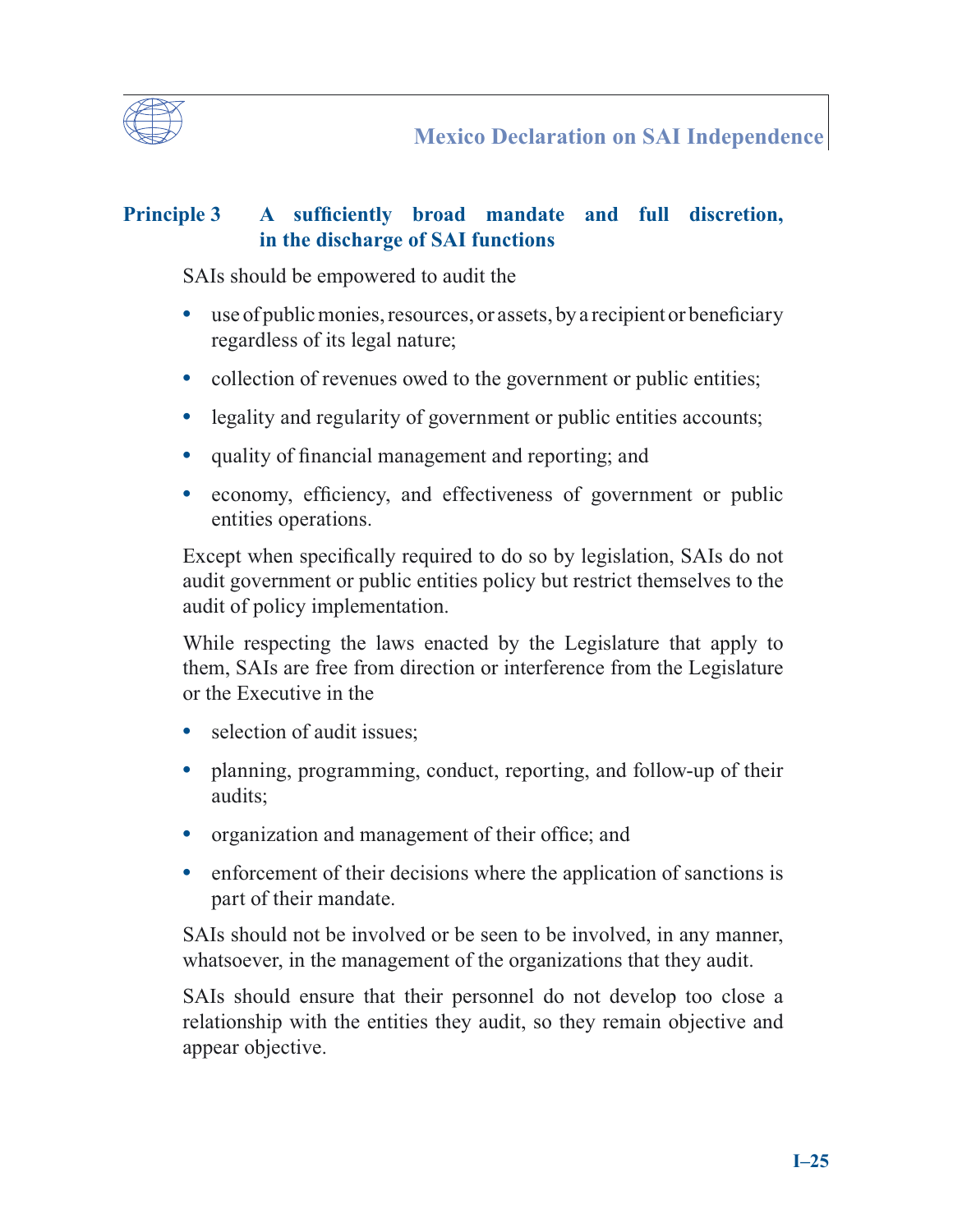## **Mexico Declaration on SAI Independence**



SAI should have full discretion in the discharge of their responsibilities, they should cooperate with governments or public entities that strive to improve the use and management of public funds.

SAI should use appropriate work and audit standards, and a code of ethics, based on official documents of INTOSAI, International Federation of Accountants, or other recognized standard-setting bodies.

SAIs should submit an annual activity report to the Legislature and to other state bodies – as required by the constitution, statutes, or legislation – which they should make available to the public.

#### **Principle 4 Unrestricted access to information**

SAIs should have adequate powers to obtain timely, unfettered, direct, and free access to all the necessary documents and information, for the proper discharge of their statutory responsibilities.

#### **Principle 5 The right and obligation to report on their work**

SAIs should not be restricted from reporting the results of their audit work. They should be required by law to report at least once a year on the results of their audit work.

## **Principle 6 The freedom to decide the content and timing of audit reports and to publish and disseminate them**

SAIs are free to decide the content of their audit reports.

SAIs are free to make observations and recommendations in their audit reports, taking into consideration, as appropriate, the views of the audited entity.

Legislation specifies minimum audit reporting requirements of SAIs and, where appropriate, specific matters that should be subject to a formal audit opinion or certificate.

SAIs are free to decide on the timing of their audit reports except where specific reporting requirements are prescribed by law.